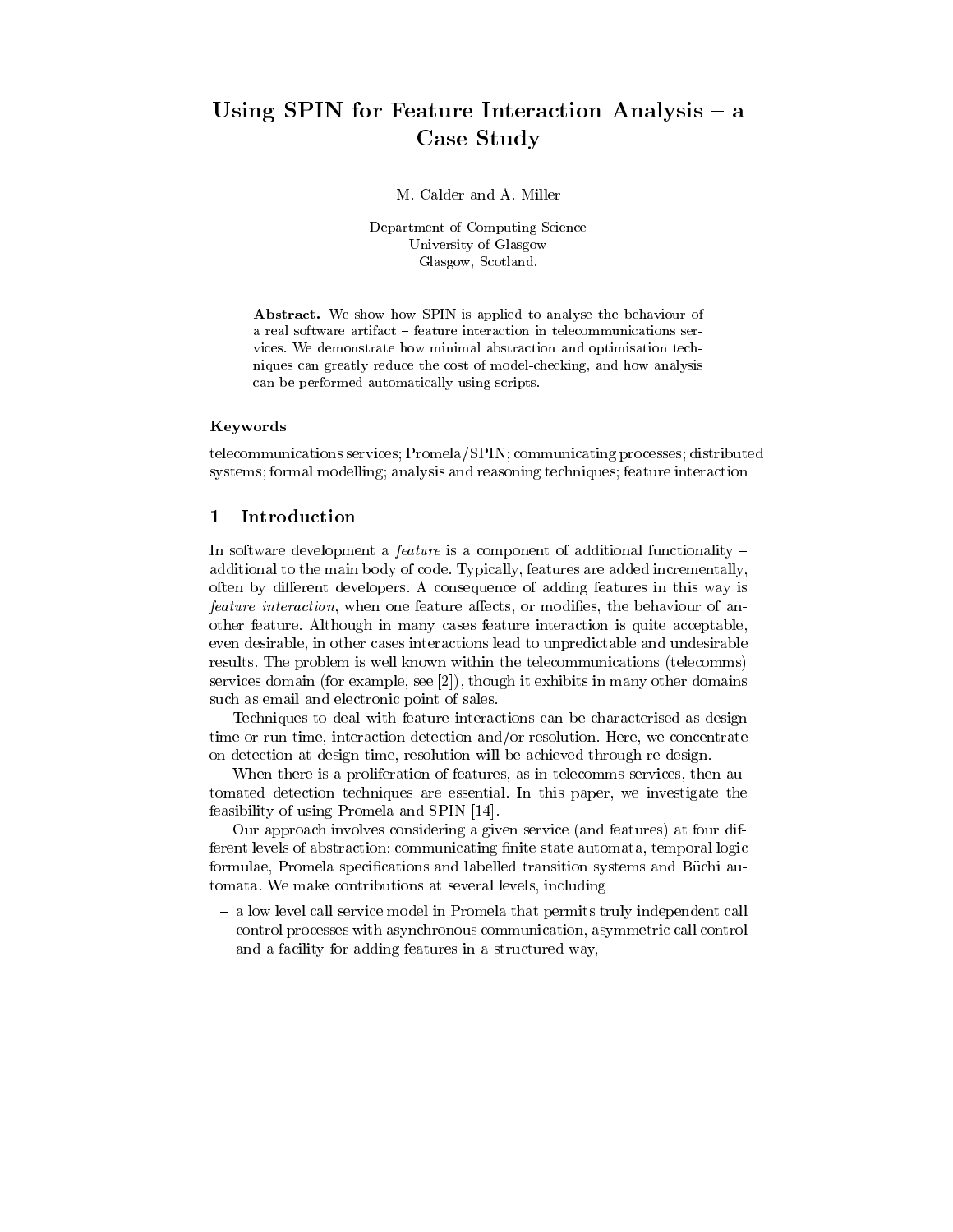- 2
	- { optimisation techniques for Promela which result in tractable state-spaces, thus overcoming classic state-explosion problems,
	- { interaction analysis of a basic call service with six features, involving four users with full functionality. There are two types of analysis, static and dynamic, the latter is completely automated, making extensive use of Perl scripts to generate the model-checking runs.

Related work is discussed below. The overall approach to interaction detection, and the role of SPIN, is given in section 2; section 3 contains an introduction to feature interaction analysis. Sections  $4, 5$  and  $6$  give an overview of the finite state automata, temporal properties, the Promela implementation of the basic call service, and optimisations. Sections 7 and 8 contain an overview of the features and their implementations. The interaction analysis is described in sections 10 and 11 and in section 12 we discuss how the Promela models and SPIN model-checking runs required for the analysis are automated. We conclude in section 13.

### 1.1 Related Work

Model-checking for feature interaction analysis has been investigated using SMV [20], Caesar [21], COSPAN [10] and SPIN [16]. In the last, the Promela model is extracted mechanically from call processing software code; no details of the model are given and so it is difficult to compare results. In [20], the authors are restricted to two subscribers of the service with full functionality (plus two users with half functionality), due to state-explosion problems. For similar reasons, call control is not independent. Nevertheless, we regard this as a benchmark paper and aim at least to demonstrate a similar set of properties within our context. In [10] features and the basic service are described only at an abstract level by temporal descriptions. State-explosion is avoided, but interactions arising from implementation detail, such as race conditions, cannot be detected. Our layered approach permits this, building on earlier work by the first author in  $[21]$ , using process algebra. This too suffered from limitations of state-explosion and the lack of (explicit) asynchronous communication; these limitations motivated the current investigation using Promela and SPIN. Initial attempts to model the basic call service using Promela and SPIN are described in [4].

### 2 Approach

Our approach has two phases; in the first phase we consider only the basic call service, as depicted in figure  $1(a)$ . The aim of the first phase is to develop the right level of abstraction of the basic service and to ensure that we have effective reasoning techniques, before proceeding to add features.

Our starting point is the top and left hand side of figure  $1(a)$ : the automata and properties. Neither need be *complete* specifications; this is a virtue of the approach and, for example, allows us to avoid the frame problem. The Promela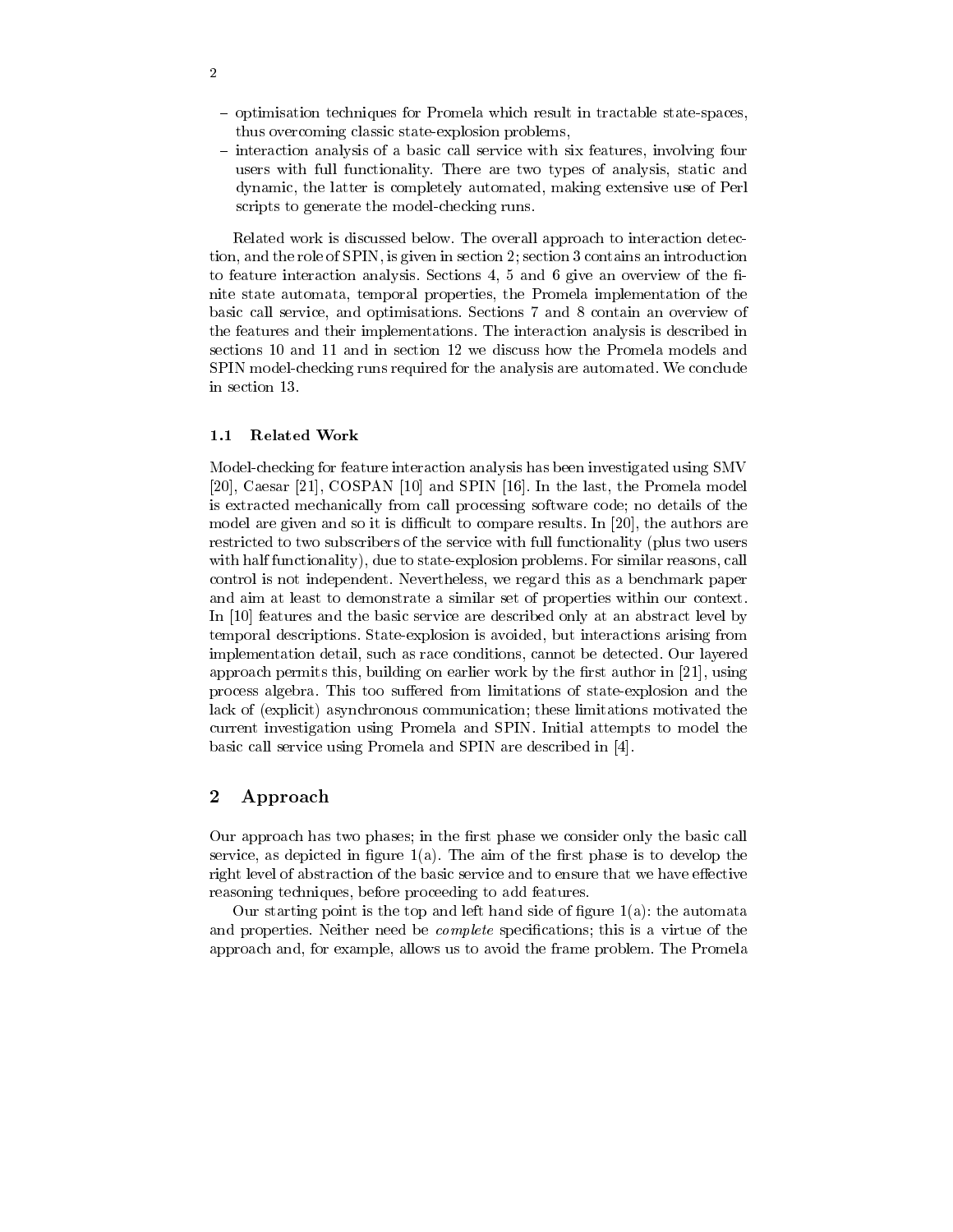

Fig. 1. Overall Approach

description on the rhs of figure  $1(a)$  is regarded as the implementation; a crucial step therefore is validation of the implementation, i.e. checking satisfaction of the properties, using SPIN. Initial attempts fail, due to state-explosion, however, an examination of the underlying state-space (bottom of figure  $1(a)$ ) leads us to discover simple, but very effective optimisations.

The second phase, when we add features, is depicted in figure  $1(b)$ . Again, the starting point is finite state automata and properties. The Promela implementation is augmented with the new feature behaviour, primarily through the use of an inline function (see Section 9.1), and then validated. Interaction detection analysis takes two forms: static analysis, (syntactic) inspection of the Promela code, and *dynamic* analysis, reasoning over combinations of sets of logical formulae and configurations of the feature subscribers, using SPIN. The results of (either) analysis is interaction detection. The distinction between the two analyses is novel, we discuss this in more detail in Section 11.

#### Background- Features and Interactions 3

Control of the progress of calls is provided by a service at an exchange (a stored program control exchange). This software must respond to events such as handset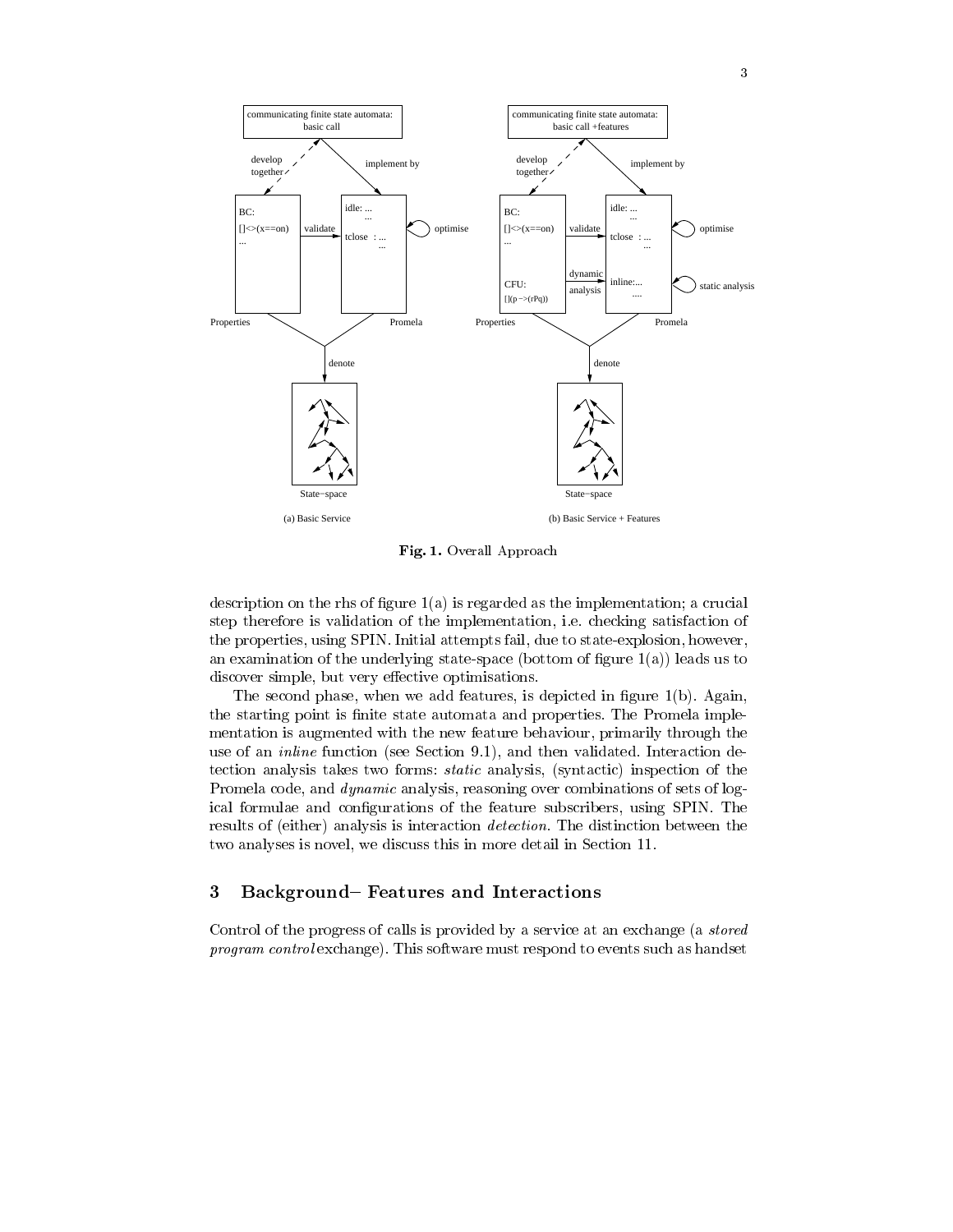on or off hook, as well as sending control signals to devices and lines such as ringing tone or line engaged. A service is a collection of functionality that is usually self-sustaining. A *feature* is additional functionality, for example, a *call* forwarding capability, or ring back when free; a user is said to subscribe to a feature. When features are added to a basic service, there may be *interactions* (i.e. behavioural modifications) between both the features offered within that service, as well as with features offered in another service.

For example, if a user who subscribes to *call waiting* (CW) and *call forward* when busy (CFB) is engaged in a call, then what happens when there is a further incoming call? (Full details of all features mentioned here are given in section 7.) If the call is forwarded, then the CW feature is clearly compromised, and vice versa. In either case, the subscriber will not have his/her expectations met. This is an example of a single user, single component (SUSC) [5] interaction  $-$  the con
icting features are subscribed to by a single user. More subtle interactions can occur when more than one user/subscriber are involved, these are referred to as multiple user, multiple component (MUMC) interactions. Consider when user A subscribes to *originating call screening* (OCS), with user C on the screening list, and user B subscribes to CFB to user C. If A calls B, and the call is forwarded to C, as prescribed by B's CFB, then A's OCS iscompromised. If the call is not forwarded, then we have the converse. These kind of interactions can be particularly difficult to detect (and resolve), since different features are activated at different stages of a the call.

Ideally, interactions are detected and resolved at service creation time, though this may not always be possible when third-party or legacy services are involved (for example, see [3]).

#### **Basic Call Service**  $\overline{4}$

Figure 2 gives a diagrammatic representation of the automaton for the basic call service (following the IN (Intelligent Networks) model, distributed functional plane [17]).

States to the left of the idle state represent terminating behaviour, states to the right represent *originating* behaviour. Events observable by service subscribers label transitions: user-initiated events at the terminal device, such as  $(hand set)$  on and  $(hand set)$  off, are given in plain font, *network-initiated* events such as *unobt* and *engaged* are given in italics. Note that there are two "ring" events, oring and tring, for originating and terminating ring tone, respectively; call behaviour is asymmetric. Not all transitions are labelled.

The automata must communicate, in order to coordinate call set up and clear down. To implement communication, we associate a channel with each call process. Each channel has capacity for at most one message: a pair consisting of a channel name (the other party in the call) and a status bit (the status of the connection). Figure 3 describes how messages are interpreted.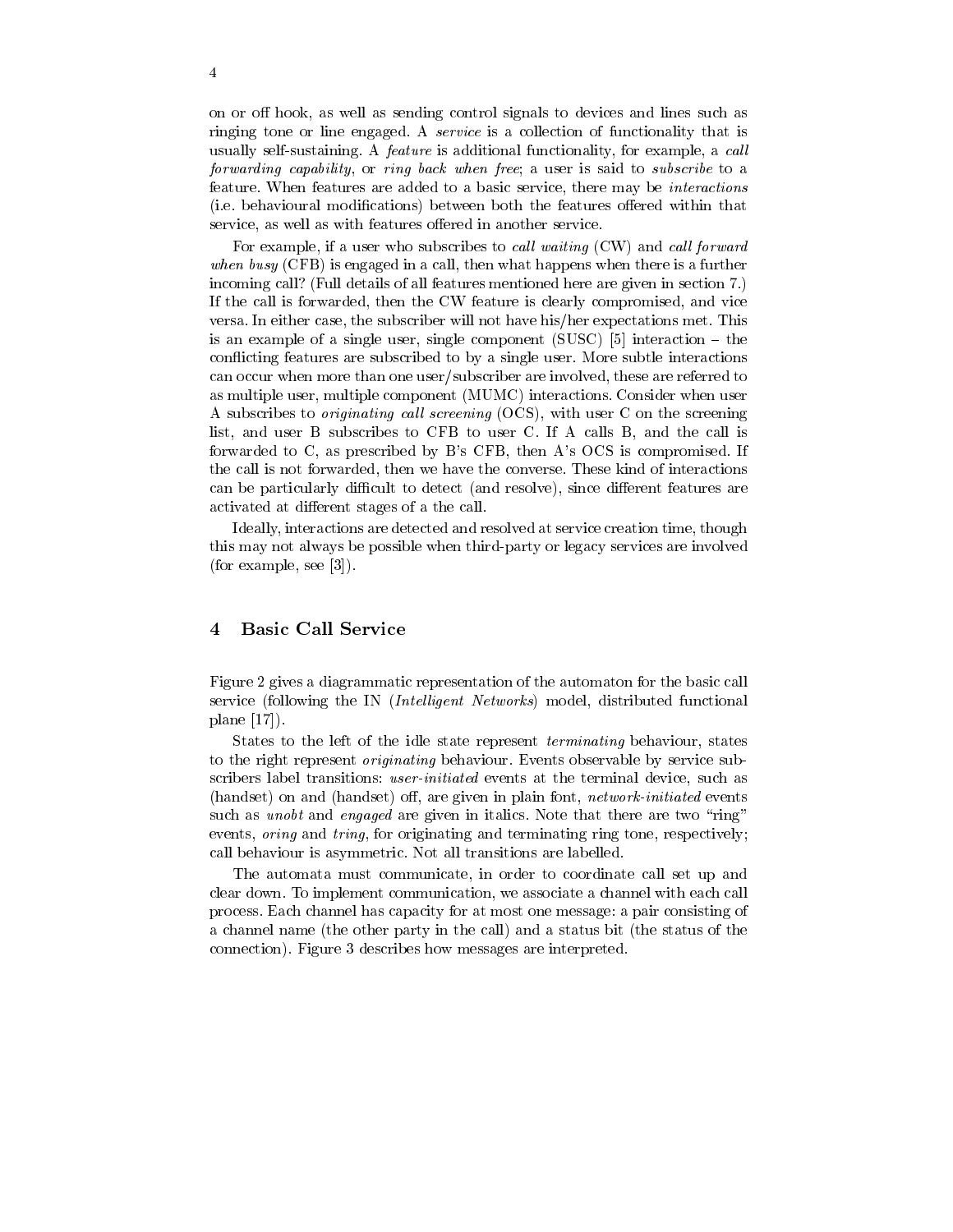

Fig. 2. Basic Call - States and Events

### 5 Basic Call Service Properties in LTL

Below, we give a set of temporal properties describing the behaviour of the basic call service. Before doing so, we make a few comments about our use of LTL in SPIN.

When using SPIN's LTL converter (or otherwise  $-$  we use the conversion tool of Etessami, [9]) it is possible to check whether a given property holds for All Executions or for No Executions. A universal quantifier is implicit at the beginning of all LTL formulas and so, to check an LTL property, it is natural to choose the All Executions option. However, we sometimes wish to check that a given property ( $p$  say) holds for *some state* along *some execution path* (or " $p$  is possible"), we can do so by showing that " $\langle p \rangle$  holds for No Executions" is not true (via a never-claim violation), which is equivalent. In Property 1 below, we use the notation E to mean for some path in place of the usual implicit for all

| Contents of Channel A | Interpretation                                                                          |
|-----------------------|-----------------------------------------------------------------------------------------|
| empty                 | A is free                                                                               |
| (A,0)                 | A is engaged, but not connected                                                         |
| (B,0)                 | A is engaged, but not connected<br>B is terminating party<br>B is attempting connection |
| (B,1)                 | If channel B contains $(A,1)$ then A and<br>B are connected                             |

Fig. 3. States of a Communication Channel in the Protocol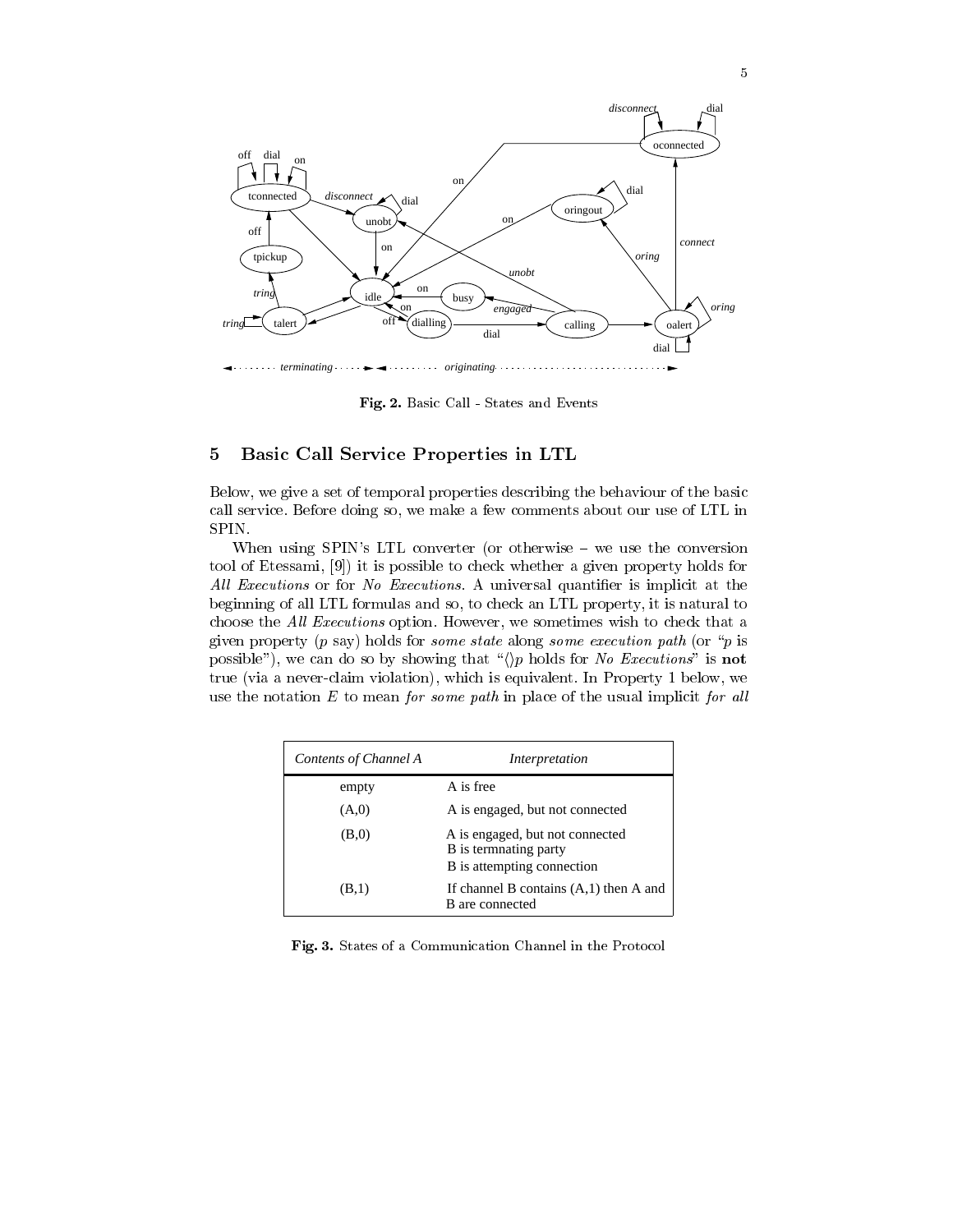*paths.* Additionally, we can use SPIN to prove properties of the form "*p* is true in the next state relative to process  $i^{\prime\prime}$ . (That is p is true after the next time that process i is active.) This is done via judicious use of SPIN's  $\Delta$  last operator. details are omitted here. We use the shorthand  $\circ_{\text{proci}}$  to mean the next global state in which process proci has made a local transition.

We adopt some notation of [6]: the operators W (weak until) and  $P$  (precedes), defined by  $f\mathcal{W}g = ||f \vee (fUg)$  and  $f\mathcal{P}g = \neg(\neg fUg)$ .

The LTL is given here alongside each property. This involves referring to variables (eg. dialled and connect) contained within the Promela code (an extract of which is given in section 6.1). We use symbols to denote predicates, for example " $[p$  where p is dialled  $[i] == i$ ". This provides a neater representation, and the LTL converter requires properties to be given in this way.

Property 1 A connection between two users is possible.

That is:  $E \diamond p$ , where p is connect[i] to[j] = = 1, for  $i \neq j$ .

Property 2 If you dial yourself, then you receive the engaged tone before returning to the idle state.

That is:  $[(p \rightarrow ((\neg r) \mathcal{W}q))$  where p is dialled[i] == i, q is network event[i] == engaged and r is user procipation.

Property 3 Busy tone or ringing tone will directly (that is, the next time that the process is active) follow calling.

That is:  $[(p \rightarrow \circ_{\text{proci}} q)$  where p is event  $[i] == call$  and q is  $((network\_event[i] ==$  $engaged) \vee (network\_event[i] == origin)).$ 

**Property 4** The dialled number is the same as the number of the connection attempt.

That is:  $[(p \rightarrow q)$  where p is dialled  $[i] == j$  and q is partner  $[i] == chan$  name[j].

Property 5 If you dial a busy number then either the busy line clears before a call is attempted, or you will hear the engaged tone before returning to the idle state.

That is:  $\left[ \left( (p \wedge v \wedge t) \rightarrow ((\neg s) \mathcal{W}(w)) \vee ((\neg r) \mathcal{W}(q)) \right) \right]$  where p is dialled[i] == j, v is event[i]  $=$  dial, t is full(chan name[j]), s is event[i]  $=$  call, w is  $len(char_name[i]) == 0, r$  is user $[proci]@idle$  and q is network event[i] == engaged, for  $i \neq j$ .

Note that the operator len is used to define  $w$  in preference to the function  $empty$  (or  $n_f$  and). This is because STIN disallows the use of the negation of these functions (and  $\neg w$  arises within the never-claim).

**Property 6** You can not make a call without having just (that is, the last time that the process was active,) dialled a number.

That is:  $[(p \rightarrow q)$  where p is user[proci]@calling and q is event[i] == dial.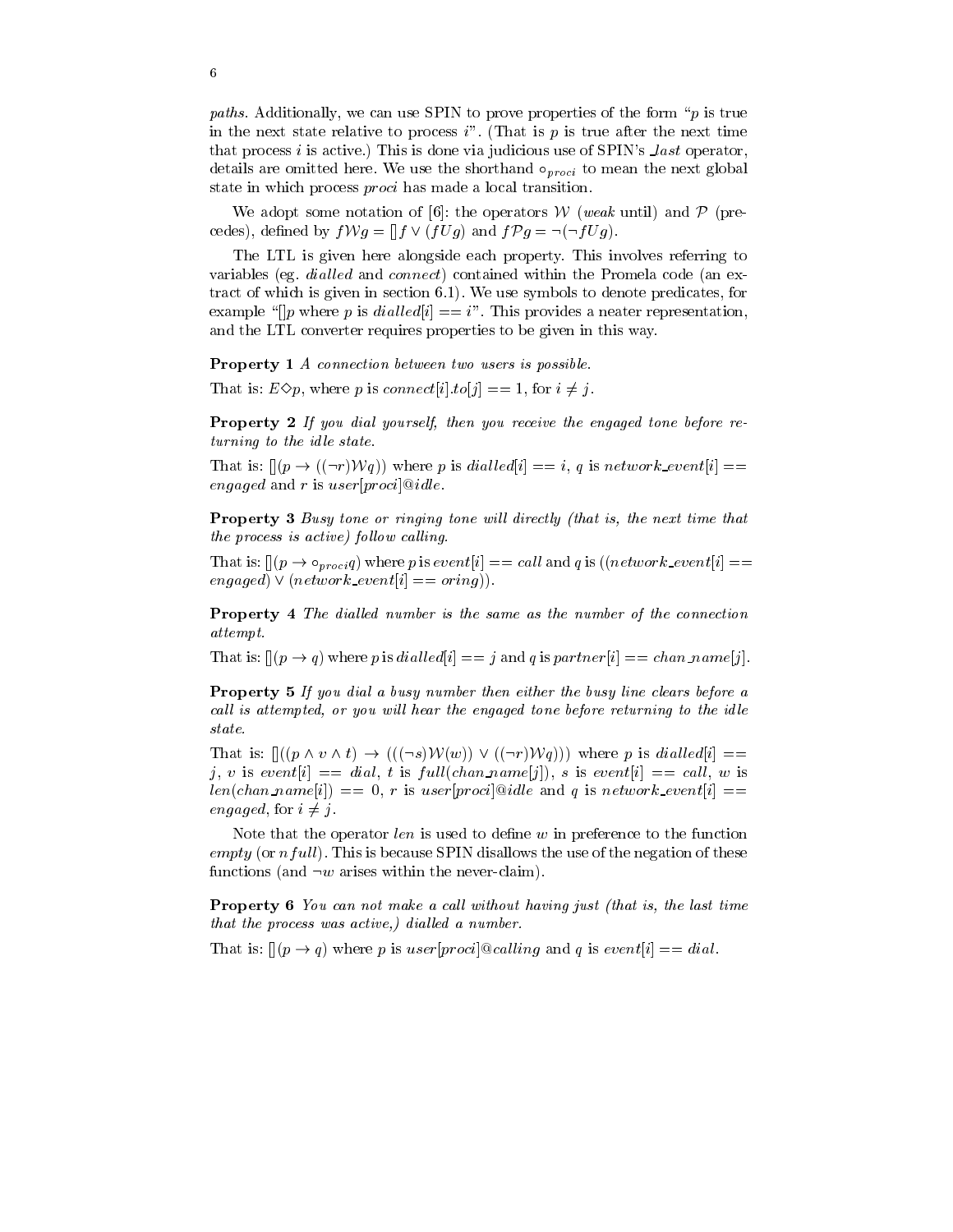### 6 6 Basic Call Service in Promela

### 6.1 Unoptimised Code

Each call process (see figure 2) is described in Promela as an instantiation of the (parameterised) proctype User declared thus:

proctype User (byte selfid;chan self)

Promela is a state-based formalism, rather than event-based. Therefore, we represent events by (their effect on) variables, and states (e.g. calling, dialling, etc.) by labels. Since each transition is implemented by several compound statements, we group these together as an *atomic* statement, concluding with a *goto*.

An example of the original (unoptimised) Promela code (as described in  $[4]$ ) associated with the *idle*, *dialling*, *calling* and *oconnected* states and their outgoing transitions is given below. (For the full optimised code, contact the authors.) The global/local variables and parameters should be self-explanatory. We note in passing that any variable about which we intend to reason should not be updated more than once within any atomic statement; also d\_steps, while more efficient than atomic steps, are not suitable here because they do not allow a process to jump to a label out of scope. There are numerous assertions within the code, particularly at points when entering a new (call) state, and when reading and writing to communication channels.

```
idle:
  atomic{
        assert(dev == on);
        assert(partner[selfid]==null);
    /* either attempt a call, or receive one */
        if
        --<br>:: empty(self)->event[selfid]=off;
           dev[selfid]=off;
          self!self, 0; goto dialling
    /* no connection is being attempted, go offhook */
    /* and become originating party */
        :: full(self)-> self?<partner[selfid],messbit>;
    /* an incoming call */
           if
           --<br>::full(partner[selfid])->
             partner[selfid]?<messchan,messbit>;
             if
             :: messchan == self /* call attempt still there */
               ->messchan=null;messbit=0;goto talert
             :: else -> self?messchan,messbit;
     partner[selfid]=null;partnerid=6;
               messchan=null;messbit=0;goto idle
            f_1::empty(partner[selfid])->
             self?messchan.messbit:
             self?messchan,messbit;
     /* call attempt cancelled */
             partner[selfid]=null;partnerid=6;
             messchan=null; messbit=0; goto idle
          f_1f_1fi};
```
dialling: atomicf  $-$  -  $-$  -  $-$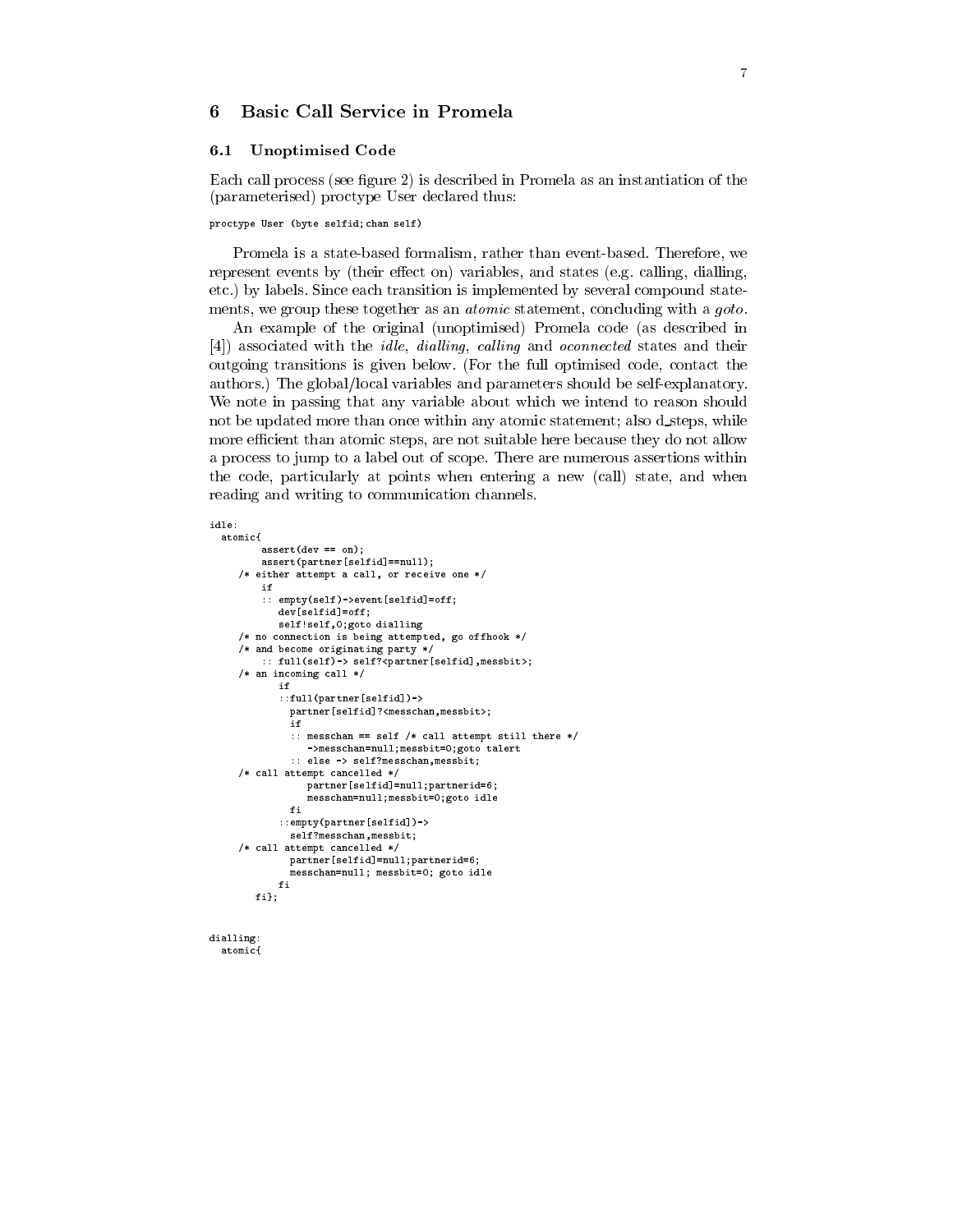```
assert(dev == off); assert(full(self));assert(partner[selfid]==null);
      /* dial or go onhook */
          if
           :: event[selfid]=dial;
       /* dial and then nondeterministic choice of called party */
             if
              :: partner[selfid] = zero;dialled[selfid] = 0;
                 partnerid=0
              :: partner[selfid] = one; dialled[selfid] = 1;partnerid=1
              :: partner[selfid] = two; dialled[selfid] = 2;<br>partnerid=2partnerid\mathbf{r}:: partner[selfid] = three;dialled[selfid] = 3;
                 partnerid=3
             :: partnerid= 7;
           fi
:: event[selfid]=on; dev[selfid]=on;
              messchan=null;messbit=0;goto idle
     /*go onhook, without dialling */
           fi};
calling:/* check number called and process */
  atomicf
   atomic control of the control of the control of the control of the control of the control of the control of th
          event[selfid]=call;
          \texttt{assert}(\texttt{dev} == \texttt{off}); \texttt{assert}(\texttt{full}(\texttt{self}));i f:: partnerid==7->goto unobtainable
          :: partner[selfid] == self -> goto busy
    /* invalid partner */
          :: ((partner[selfid]!=self)&&(partnerid!=7)) ->
              i f:: empty(partner[selfid])->partner[selfid]!self,0;
                 self?messchan,messbit;
                 self!partner[selfid],0;goto oalert
    /* valid partner, write token to partner's channel*/
              :: full(partner[selfid]) -> goto busy
    /* valid partner but engaged */
             fi
          fi};
oconnected:
   atomic{
         assert(full(self));assert(full(partner[selfid]));
  /* connection established */
   \mathcal{C} connection established \mathcal{C} connection established \mathcal{C}connect[selfid].to[partnerid] = 1;
          goto oclose};
```
Any number of call processes can be run concurrently. For example, assuming the global communication channels zero, one, etc. a network of four call processes is given by:

atomic{run User(0,zero);run User(1,one); run User(2,two);run User(3,three)}

## 6.2 Options and Optimisation

Initial attempts to validate the properties against a network of four call processes fail because of state-explosion. In this section we examine the causes, the applicability of standard solutions and how the the Promela code can be transformed to optimise the state-space.

8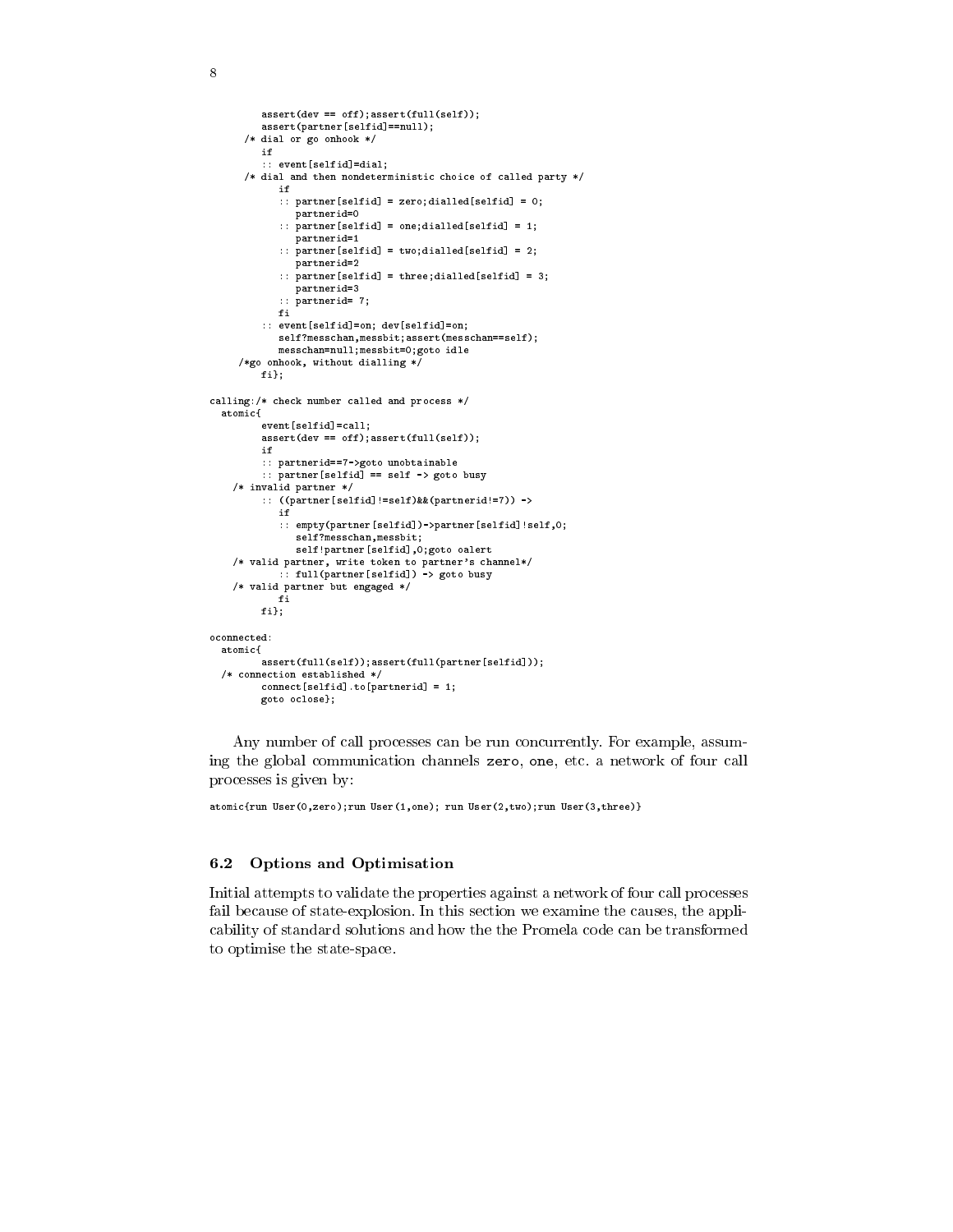SPIN Options The default Partial order reduction (POR) option was applied throughout, but did not reduce the size of the state-space sufficiently. This is due to the scarcity of statically defined "safe" operations (see  $[15]$ ) in our model. Any assignments to local variables are embedded in large atomic statements that are not safe. Furthermore the use of non-destructive read operations (to test the contents of a channel) prevents the assignment of exclusive read/send status to channels. Such a test is crucial: often behaviour depends on the exact contents

States can be compressed using *minimised automaton encoding* (MA) or *com* $pression (COM)$ . When using the former, it is necessary to define the maximum size of the state-vector, which of course implies that one has searched the entire space. However one can often find a reasonable value by choosing the (uncompressed) value reported from a preliminary verication with a deliberate assertion violation. While MA and COM together give a signicant memory reduction, the trade-off in terms of time was simply unacceptable.

Other Optimisations A simple but stunningly effective way to reduce the state-space is to ensure that each visit to a *call* state is indeed a visit to the same underlying Promela state. This means that as many variables as possible should be initialised and then reset to their initial value (reinitialised) within Promela loops. For example, in virtually every call state it is possible to return to idle. An admirable reduction is made if variables such as messchan and messbit are initialised before the first visit to this label (call state), and then reinitialised before subsequent visits. This is so that global states that were previously *distinguished* (due to different values of these variables at different visits to the *idle* call state) are now *identified*.

The largest reduction is to be found when such variables are routinely reset before progressing to the next *call* state. Unfortunately, this is not always possible, as it would result in variables about which we wish to reason being updated more than once within an atomic statement (as discussed in section 6.1). How ever, there is a solution: add a further state where variables are reinitialised. For example, we have added a new state *preidle*, where the variables  $network\_event$ and event are reinitialised, before progression to idle. Therefore every occurrence of goto idle becomes goto preidle.

We note that although the (default) data-flow optimisation option available with SPIN attempts to reinitialise variables automatically, we have found that this option actually increases the size of the state-space of our model. This is due to the initial values of our variables often being non-zero (when they are of type mtype for example). SPIN's data-flow optimisation always resets variables to zero. Therefore we *must* switch this option off, and reinitialise our variables manually.

The size of the state-space can be greatly reduced if any reference to (update of) a global variable which is not needed for verification, is commented out. Furthermore, by including all references to all of the event variables (say) when any such variable is needed for verification (see for example Property 3), the size of the state-space can be increased by an unnecessarily large amount. For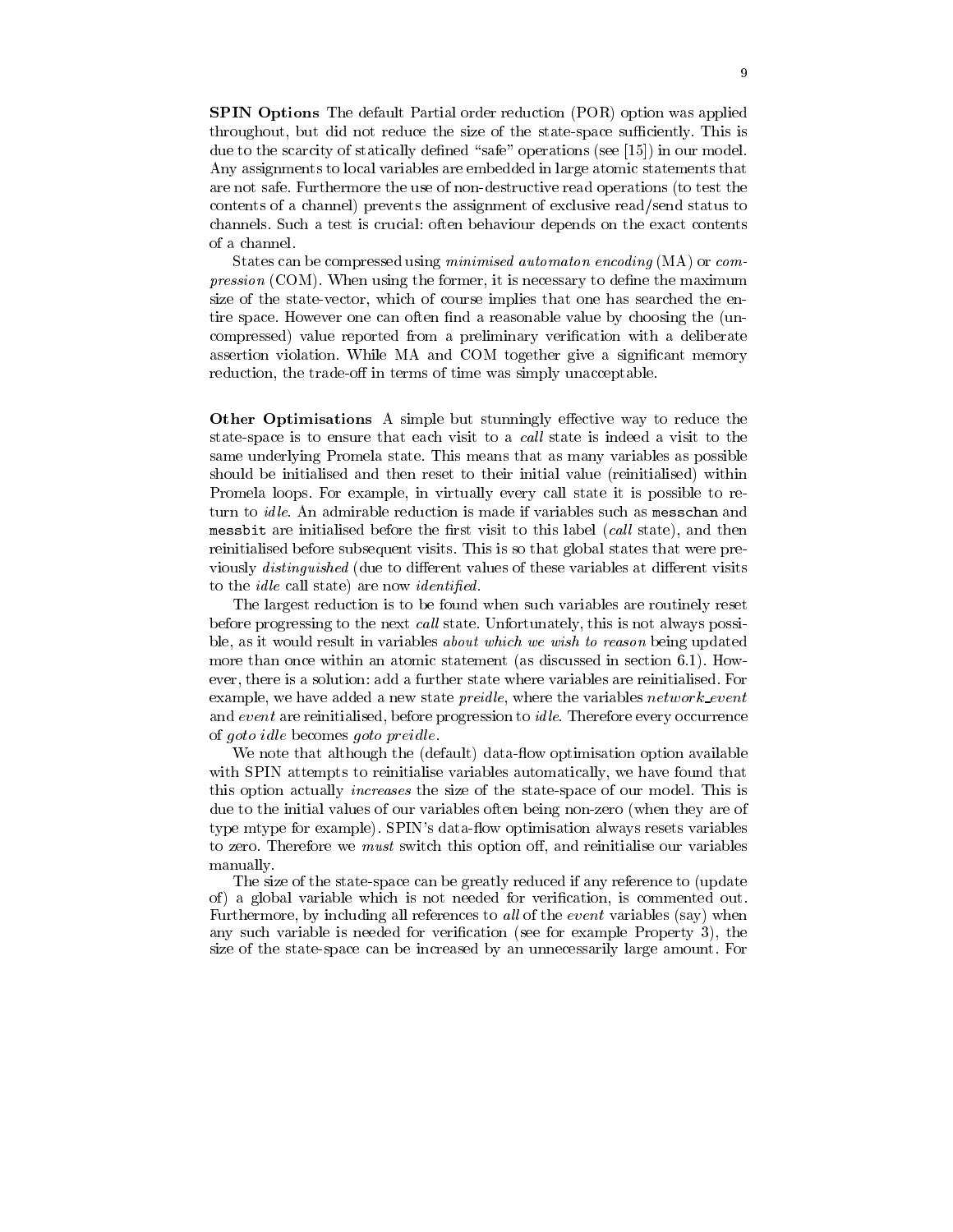example, to prove that Property 3 holds for  $user[i]$ , we are only interested in the value of event[i], not of event[j] where  $i \neq j$ . The latter do not need to be updated. Thus an inline function, event  $action(eventq)$  has been introduced to enable the *update of specific variables*. That is, it allows us to update the value of event $[i]$  to the value eventq, and leave the other event variables set to their default value. So, for example, if  $i = 0$ , the event action inline becomes:

```
inline event_action (eventq)
  {\bf r} and {\bf r} are the set of the set of the set of the set of the set of the set of the set of the set of the set of the set of the set of the set of the set of the set of the set of the set of the set of the set of t
    ::selfid==0->event[selfid]=eventq
     ::selfid!=0->skip
   fi
}
```
Any reference to this inline definition is merely commented out when no event variables are needed for verication. (Another inline function is included to handle the *network\_event* variables in the same way.)

We note that this reduction is not implemented in SPIN. SPIN does, however, issue a warning "variable never used" in situations where such a reduction would be beneficial.

These transformations not only lead to a dramatic reduction of the underlying state-space, the search depth required was reduced to 10 percent of the initial value, but they do not involve abstraction away from the original model. On the contrary, if anything, they could be said to reduce the level of abstraction.

It was possible to verify all six properties well within our 1.5 Gbyte memory limit. State compression was used throughout. The verication of property 3 took the longest (21 mins) and a greater search-depth was reached in this case. This is partially due to the fact that both the event and  $network\_event$  variables for the process under consideration had to be included for this property. In addition, the use of the *last* operator precludes the use of partial order reduction, which could have helped to reduce the complexity in this case.

#### $\overline{7}$ Features

Now that the state-space is tractable, we can commence the second phase: adding a number of features to the basic service.

#### $7.1$ **Features**

The set of features that we have added include:

- ${\bf CFU call}$  forward unconditional All calls to the subscriber's phone are diverted to another phone.
- CFB call forward when busy All calls to the subscriber's phone are diverted to another phone, if and when the subscriber is busy.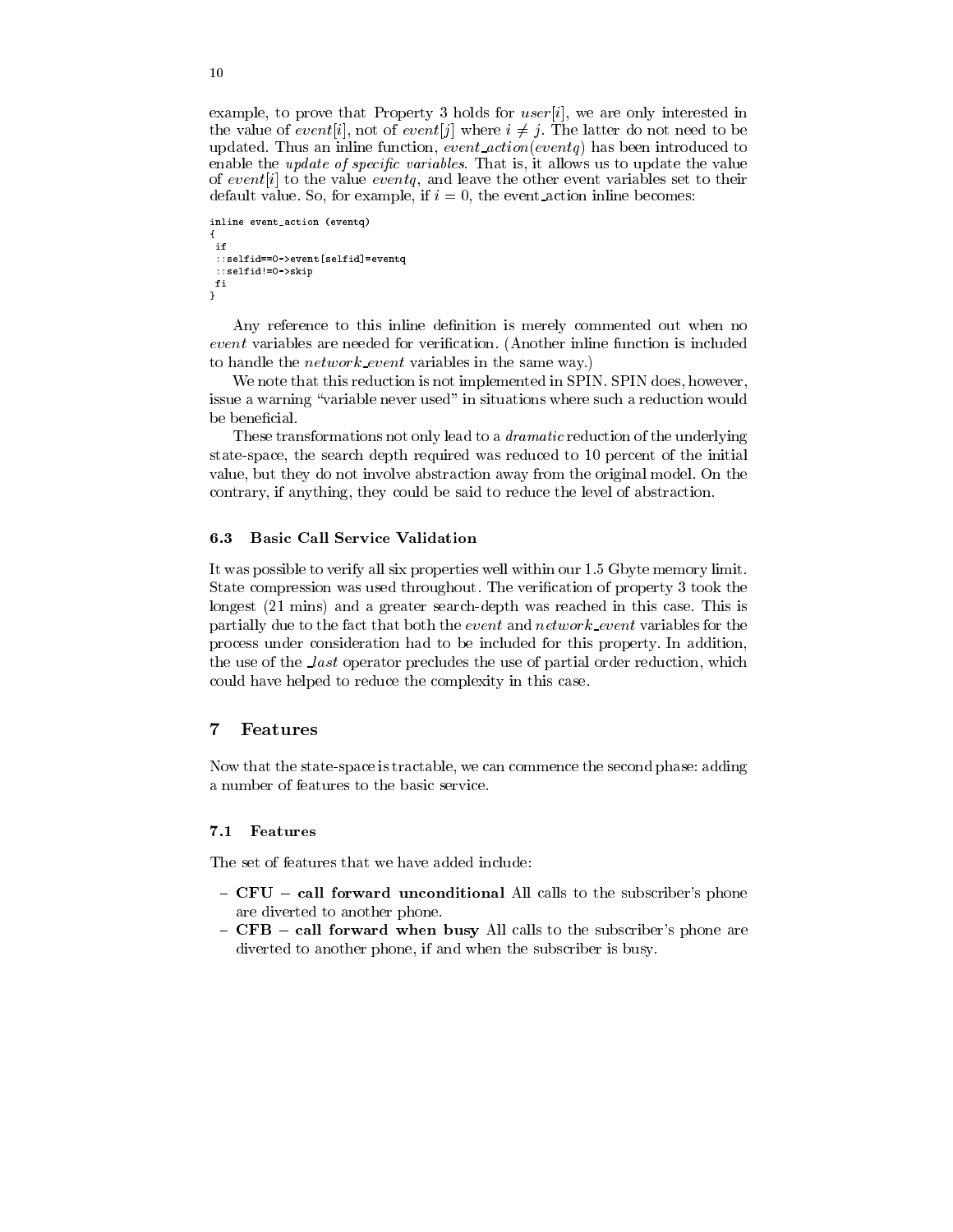- ${\bf -OCS}$  originating call screening All calls by the subscriber to numbers on a predefined list are inhibited. Assume that the list for user  $x$  does not contain x.
- ${-}$  ODS  ${-}$  originating dial screening. The dialling of numbers on a predefined list by the subscriber is inhibited. Assume that the list for user  $x$  does not contain x.
- $TCS -$  terminating call screening Calls to the subscriber from any number on a predefined list are inhibited. Assume that the list for user x does not contain x.
- $-$  RBWF  $-$  ring back when free The subscriber has the option to call the last recorded caller to his/her phone.

Two further features that are straightforward to implement are originating call behaviour (e.g. a pay phone) and terminating call behaviour (e.g. a teen line). However we give no details of such features here.

We do not give automata for all the features, but in figure 4 we give the additional behaviour prescribed by the RBWF feature. Notice that this feature introduces a new call state (namely *ringback*); it is the only feature to do so.



Fig. 4. Part of the Finite State Automaton for RBWF

## 8 Temporal Properties for Features

The properties for features are more difficult to express than those for the basic service. In order to accurately reflect the behaviour of each feature great attention must be paid to the scope of each property (within the corresponding LTL formula). For example, in property 8, it is essential that (for the CFB feature to be invoked) the forwarding party has a full communication channel whilst the dialling party is in the dialling state. This can only be expressed by stating that the forwarding party must have a full channel continuously between two states, the first of which must occur *before* the dialling party enters the dialling state, and the second after the dialling party emerges from the dialling state.

The values of the variables i, j and k depend on the particular pair of features and the corresponding *property* that is being analysed. These variables are therefore updated prior to each verification either manually (by editing the Promela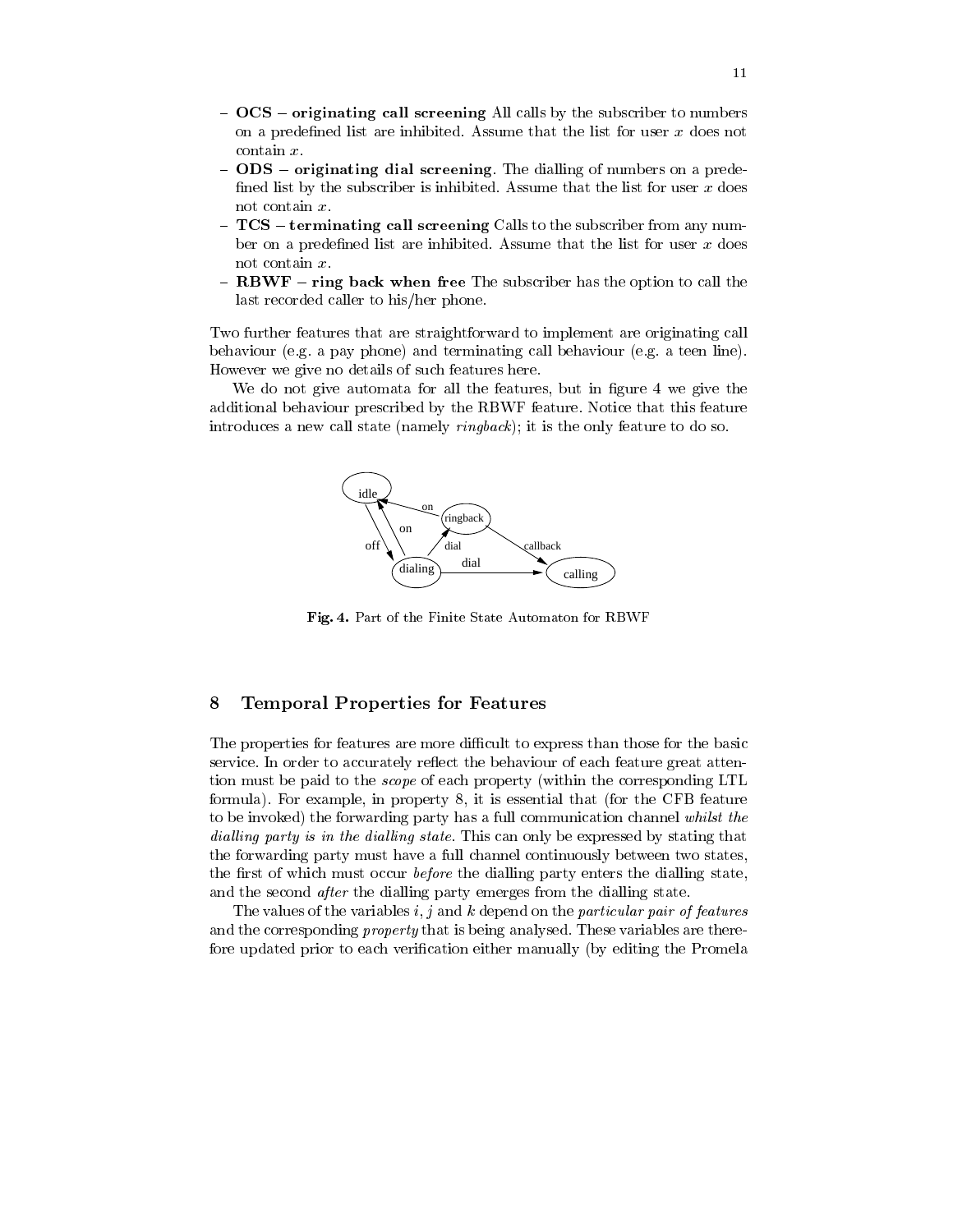code directly), or automatically during the running of a model-generating script (see section 12).

**Property 7 - CFU** Assume that user j forwards to k.

If user  $i$  rings user  $j$  then a connection between  $i$  and  $k$  will be attempted before user i hangs up.

That is:  $[(p \rightarrow (r \mathcal{P} q))$ , where p is dialled  $[i] == j$ , r is partner  $[i] == chan$  name  $[k]$ , and q is  $dev[i] == on$ .

**Property 8 - CFB** Assume that user j forwards to k.

If user  $i$  rings user  $j$  when  $j$  is busy then a connection between  $i$  and  $k$  will be attempted before user i hangs up.

That is:  $[((u \wedge t) \wedge ((u \wedge t)U((\neg u) \wedge t \wedge p))) \rightarrow (r \mathcal{P} q))$ , where p is dialled[i] == j, t is  $full(char_name[j]), r$  is  $partner[i] == chan_name[k], u$  is  $user[proci]$ <sup>*@dialling*</sup> and q is  $dev[i] == on$ .

**Property 9 - OCS** Assume that user i has user j on its screening list. No connection from user i to user j is possible. That is:  $[|(\neg p),$  where p is connect[i] to[j] = = 1.

**Property 10 - ODS** Assume that user i has user j on its screening list. User *i* may not dial user *i*. That is:  $\lceil (\neg p) \rceil$ , where p is dialled  $[i] == j$ .

**Property 11**  $-$  **TCS** Assume that user i has user j on its screening list. No connection from user j to user i is possible. That is:  $[|(\neg p)$ , where p is connect[j] to[i] = 1.

**Property 12 - RBWF** Assume that user j has automatic call back. It is possible for an attempted call from  $i$  to  $j$  to eventually result in a successful call from j to i (without j ever dialling i).

That is:  $E(\diamond ((p \land t \land \diamond q) \land (r \land q))$ , where p is dialled[i] = j, q is dialled[j] = i, r is contracted in the 1 and the term is event in the called the term of the term of the called the called the

### 9 The Features in Promela

Relevant changes that need to be made to the Promela model are given below. Before this, we make a few observations:

- ${\rm -T_0}$  implement the features we have included a "feature lookup" function (see below) that implements the features and computes the transitive closure of the forwarding relations (when such features apply to the same call state).
- ${\bf -}$  We distinguish between call and dial screening; the former means a call between user A and B is prohibited, regardless of whether or not A actually dialled B, the latter means that if A dials B, then the call cannot proceed, but they might become connected by some other means. The latter case might be desirable if screening is motivated by billing. For example, if user A dials C (a local leg) and C forwards calls to B (a trunk leg) then A would only pay for the local leg.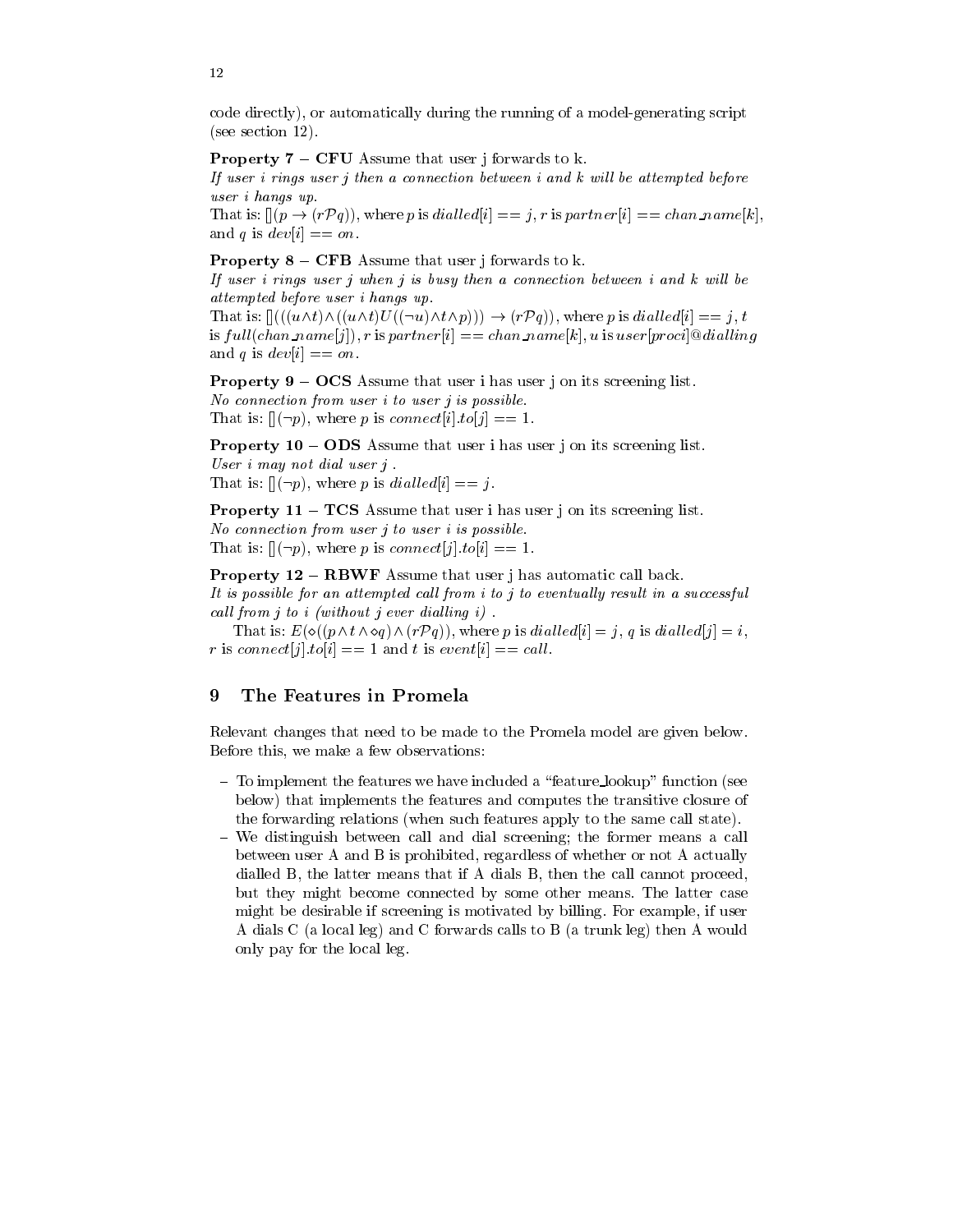- ${\rm -}$  Currently we restrict the size of the lists of screened callers (relating to the OCS, ODS and TCS features) to one. That is, we assume that it is impossible for a single user to subscribe to two of the *same* screening feature. This is sufficient to demonstrate some feature interactions, and limits the size of the state-space.
- { The addition of RBWF, while straightforward, increases the complexity of the underlying state-space greatly. This is due both to the addition of the new ringback state and to the fact that it involves recording (in a structure indexed by call processes) the last connection attempt. The issue is not just that there is a new global variable, but that *call* states that were previously identied are now distinguished by the contents of that record (see discussion about variable reinitialisation in section 6.2).
- ${\bf -}$  To ensure that all variables are initialised, we use 6 as a default value. This is particularly useful when a user does not subscribe to a particular feature. The value 7 is used to denote both an unobtainable number (e.g. an incorrect number) and to denote the "button press" in RBWF. We do not use an additional value for the latter, so as not to increase the state space.

### 9.1 Implementation of features: the  $feature\, lookup$  inline

In order to enable us to add features easily, all of the code relating to *feature* behaviour is now included within an *inline* definition. The feature lookup inline is defined as follows:

```
inline feature_lookup(part_chan,part_id,st)
{\bf r} and {\bf r} are the set of the set of the set of the set of the set of the set of the set of the set of the set of the set of the set of the set of the set of the set of the set of the set of the set of the set of t
 do
 ::((st==st_dial)&&(RBWF[selfid]==1)&&(part_id==7))->st=st_rback
 ::((part_id!=7)&&(st==st_dial)&&(CFU[part_id]!=6))
              ->part_id=CFU[part_id];part_chan=chan_name[part_id]
 ::((part_id!=7)&&(st==st_dial)&&(CFB[part_id]!=6)&&(len(part_chan)>0))
              ->part_id=CFB[part_id];part_chan=chan_name[part_id]
 ::((st==st_call)&&(OCS[selfid]==part_id))->st=st_unobt
 ::((st==st_call)&&(TCS[part_id]==selfid))->st=st_unobt
 ::else->break
 od
\mathcal{F}}
```
The parameters part chan, part id, and st take the values of the current partner, partnerid and state of a user when a call to the the feature lookup inline is made. Statements within *feature\_lookup* pertaining to features that are not currently active are automatically commented out (see section 12).

We note that in some sense *feature lookup* encapsulates centralised intelligence in the switch, as it has \knowledge" of the status of processes and data concerning feature conguration. While on the one hand one might argue that this is against the spirit of an IN switch, on the other hand we maintain that MUMC feature interactions simply cannot be detected in a completely distributed architecture.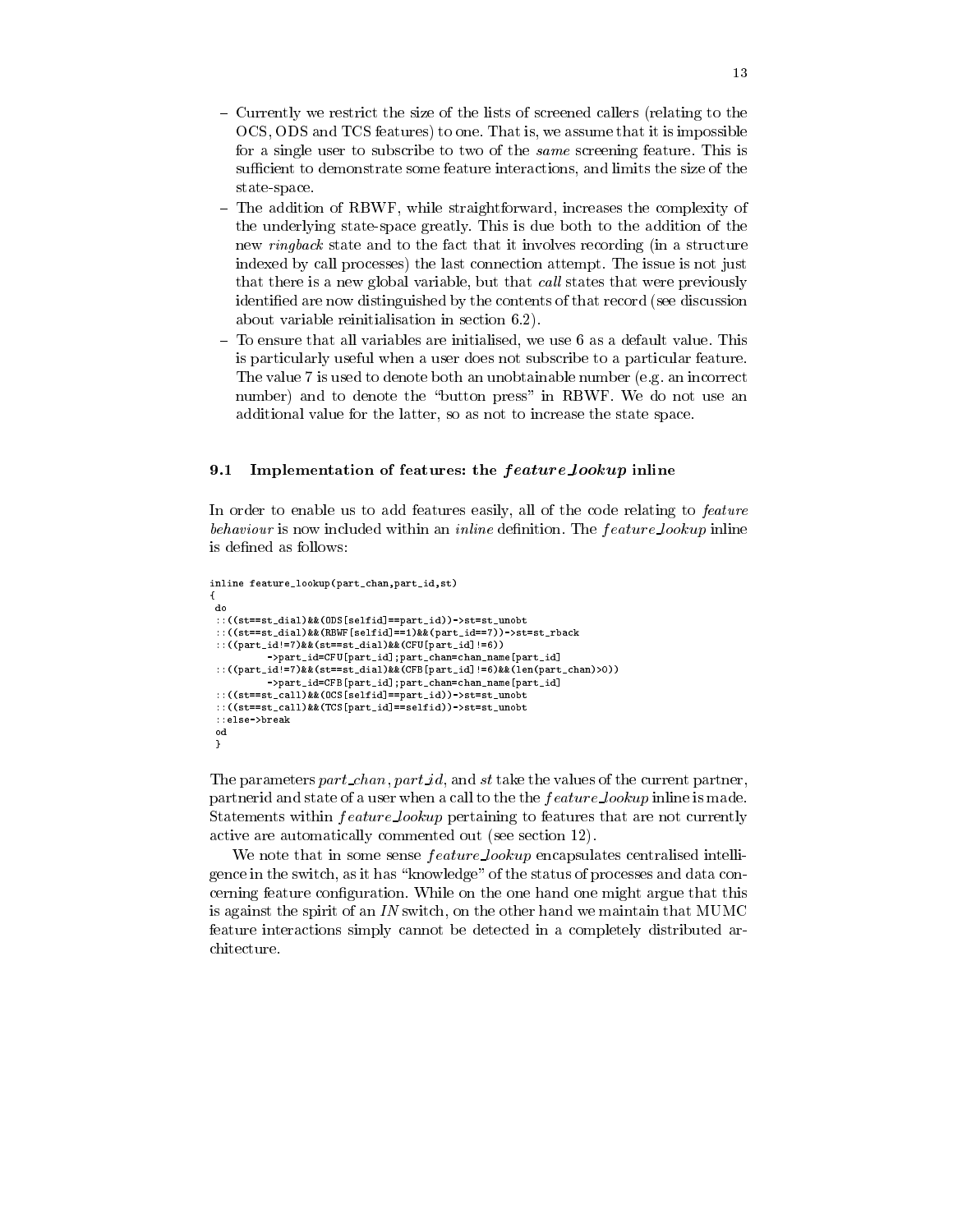### 9.2 Feature Validation

Each feature was validated (via SPIN verication) against the appropriate set of properties  $(1-12)$ . For brevity, we do not give details here.

### 10 Static Analysis

Static analysis is an analysis of the structure of the feature descriptions, i.e. an examination of the *syntax*. Specifically, we look for *overlapping* guards (two or more guards which evaluate to true, under an assignment to variables) with di verging consequences. A more operational explanation is the detection of shared triggers of features. Because we have collected additional feature behaviour together within the inline feature lookup, we need only consider overlapping guards within this function. If there is an overlap, and the consequences diverge, then we have non-determinism and hence a potential interaction.

For example, consider the following overlap between CFU and CFB:

```
::((part_id!=7)&&(st==st_dial)&&(CFU[part_id]!=6))
      ->part_id=CFU[part_id]; part_chan=chan_name[part_id]
::((part_id!=7)&&(st==st_dial)&&(CFB[part_id]!=6)&&(len(part_chan)>0))
      ->part_id=CFB[part_id];part_chan=chan_name[part_id]
```
The overlap occurs under the assignment  $st = st\_dial$ ,  $CFU[part\_id] = x$ ,  $len(part\_chan) > 0$ , and  $CFB[part\_id] = y$  where  $x, y \neq 6$ . When  $x \neq y$ , the first consequent assigns x to part id, the second assigns y to part id. These are clearly divergent, and so we have found an interaction.

SUSC and MUMC interactions are distinguished by considering the roles of  $part$  id and set for as indices. If the same index is used for the feature subscription, e.g.  $CFU[part\_id]$  and  $CFB[part\_id]$ , then the interaction is SUSC, if different indices are used, it is MUMC. In this example, the interaction is clearly SUSC.  $\sim$   $\sim$   $\sim$   $\sim$ 

An overlap is not always possible. For example, consider the rst two choices:

```
::((st==st_dial)&&(ODS[selfid]==part_id))
        \rightarrowst=st unobt
::((st==st_dial) \&(RBWF[selfid] == 1) \&(part_id == 7))
        ->st=st_rback
```
As 7 is not a valid number to be in a screening list there is no overlap and hence no interaction.

In all, there are 7 pairs to consider (4 clauses for *st\_dial*, leading to 6 pairs, and two clauses for  $st\_{call}$ , leading to one pair). Results of the static analysis are given in the tables of figure 5. A  $\sqrt{\ }$  indicates an interaction whereas a  $\times$ indicates none. The tables are symmetric.

Static analysis is a very simple yet very effective mechanism for finding some  $interactions - those which arise from new non-determinism. It is based on equa$ tional reasoning techniques and the process of nding overlapping guards (known as superposition) can be automated. The process of considering whether the consequent statements are divergent is more difficult and a complete solution would require a thorough axiomatic description of the Promela language. However, it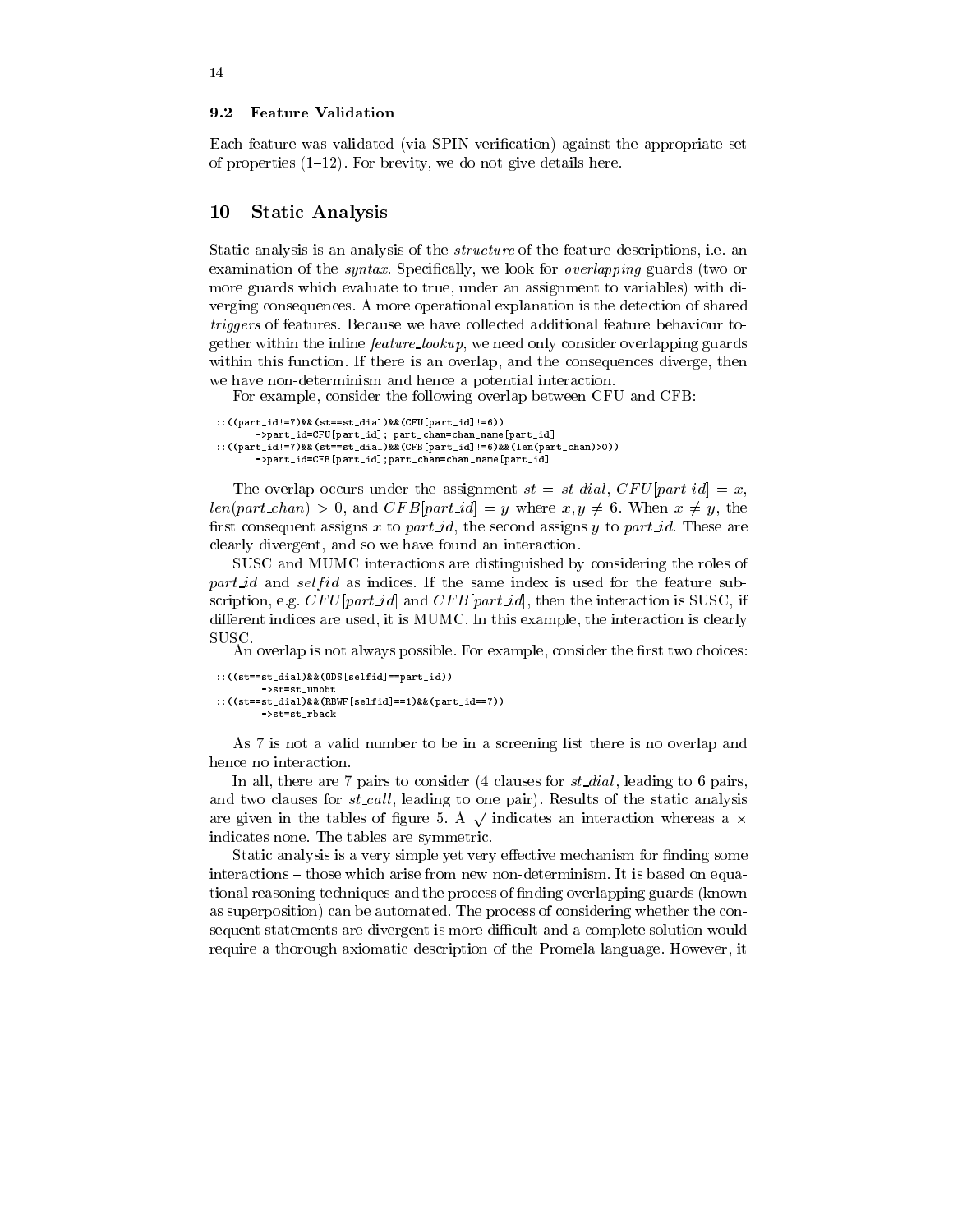|             | <b>CFU</b>  | <b>CFB</b>  | <b>OCS</b> | <b>ODS</b> | <b>TCS</b> | <b>RBWF</b> |             | <b>CFU</b>  | <b>CFB</b>   | <b>OCS</b> | <b>ODS</b>  | <b>TCS</b> | <b>RBWF</b> |
|-------------|-------------|-------------|------------|------------|------------|-------------|-------------|-------------|--------------|------------|-------------|------------|-------------|
| <b>CFU</b>  |             | $\check{ }$ | $\times$   | $\times$   | $\times$   | $\times$    | <b>CFU</b>  |             | ×            | $\times$   | $\check{ }$ | $\times$   | $\times$    |
| <b>CFB</b>  | $\check{ }$ | -           | $\times$   | $\times$   | $\times$   | ×           | <b>CFB</b>  | $\times$    |              | $\times$   | $\check{ }$ | $\times$   | $\times$    |
| <b>OCS</b>  | $\times$    | $\times$    |            | $\times$   | $\times$   | $\times$    | <b>OCS</b>  | $\times$    | $\times$     |            | $\times$    | $\times$   | $\times$    |
| <b>ODS</b>  | $\times$    | $\times$    | $\times$   | -          | $\times$   | $\times$    | <b>ODS</b>  | $\check{ }$ | $\checkmark$ | ×          |             | $\times$   | $\times$    |
| <b>TCS</b>  | $\times$    | $\times$    | ×          | $\times$   |            | ×           | <b>TCS</b>  | $\times$    | $\times$     | $\times$   | $\times$    | -          | $\times$    |
| <b>RBWF</b> | $\times$    | $\times$    | $\times$   | $\times$   |            |             | <b>RBWF</b> | $\times$    | $\times$     | $\times$   | ×           | $\times$   |             |
| (a) SUSC    |             |             |            |            |            |             | (b) MUMC    |             |              |            |             |            |             |

Fig. 5. Feature Interaction Results - Static Analysis

would be possible to automate a relatively effective approach based on simple assignment. For the purposes of this paper, we rely on manual inspection of the function *feature\_lookup*. In any case, we note that the ease and contribution of static analysis depends very much on the structure of the specication.

We now turn our attention to a *dynamic* form of analysis.

### 11 Dynamic Analysis

Dynamic analysis depends upon logical properties that are satisfied (or not) by pairs of users subscribing to combinations of features.

consider two discreption  $\sum_{i=1}^n x_i = \sum_{i=1}^n x_i$  is the conjegative  $\sum_{i=1}^n x_i$ scenario, in which u1 subscribes to feature  $f_i$  and u2 subscribe to feature  $f_i$ . Two features  $f_i$  and  $f_j$  interact if a property that holds for  $f_i$  alone, no longer holds in the presence of another feature  $f_j$ . More formally stated: for a property  $\phi$ , we have  $u_1f_i \models \phi$  but  $u_1f_i \cup u_2f_j \not\models \phi$ . When  $u_1 == u_2$ , then the interaction is SUSC, otherwise it is MUMC.

Note that the analysis is *pairwise*, known as 2-way interactions. While at first sight this may be limiting, empirical evidence suggests there is little motivation to generalise, 3-way interactions that are not detectable as a 2-way interaction are exceedingly rare [19].

An initial approach is to consider *any* property above as a candidate for  $\phi$ . However, it is easy to see that in this case all features interact. A more selective approach is required: we consider only the properties associated with the features under examination, i.e. for features  $f_i$  and  $f_j$ , consider only properties  $\phi_i$  and  $\phi_j$ . An SUSC (MUMC) interaction between  $f_i$  and  $f_j$ , resulting from a violation of property  $\phi_i$  is written  $(f_i, f_j)_S$   $((f_i, f_j)_M)$ .

### 11.1 Dynamic Analysis - Feature Interaction results

The tables in figure 6 gives the interactions found for pairs of features in both the SUSC case and the MUMC case. A  $\sqrt{}$  in the row labelled by feature  $f_i$  means that the property if is violated whereas a - indicates that is violated where  $\sim$  is violated that  $\sim$ occurred. Two features  $f_i$  and  $f_j$  interact if and only if there is a  $\sqrt{ }$  in position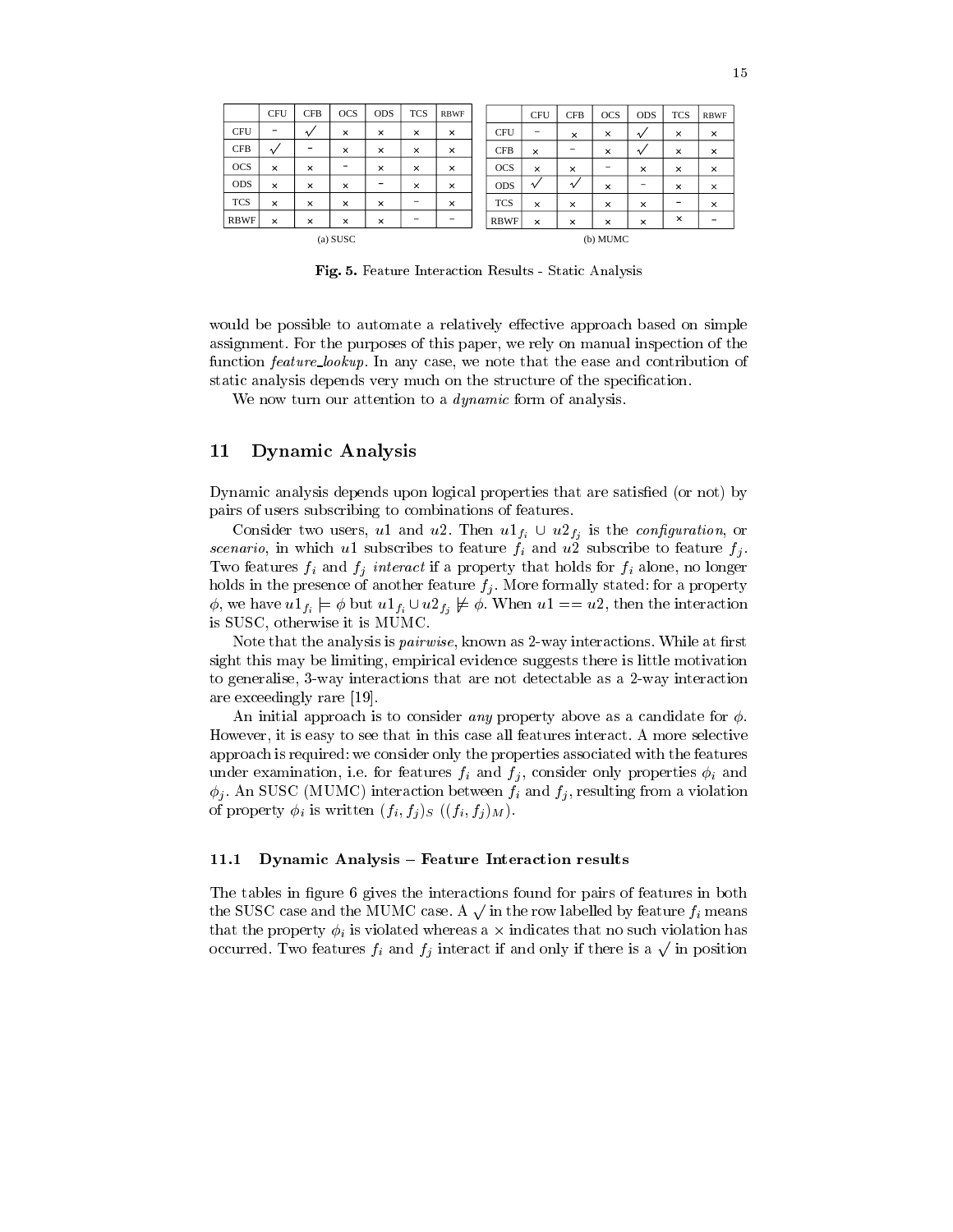|             | <b>CFU</b>  | <b>CFB</b>  | <b>OCS</b>  | <b>ODS</b> | <b>TCS</b> | <b>RBWF</b> |            | <b>CFU</b>  | <b>CFB</b>   | <b>OCS</b> | <b>ODS</b> | <b>TCS</b> | <b>RBWF</b> |
|-------------|-------------|-------------|-------------|------------|------------|-------------|------------|-------------|--------------|------------|------------|------------|-------------|
| <b>CFU</b>  | -           | $\check{ }$ | $\times$    | $\times$   | $\times$   | $\times$    | <b>CFU</b> | $\check{ }$ | $\check{ }$  | $\times$   | $\times$   | $\times$   | $\times$    |
| <b>CFB</b>  | $\check{ }$ | -           | $\times$    | $\times$   | $\times$   | $\times$    | <b>CFB</b> | $\check{ }$ | $\check{ }$  | $\times$   | $\times$   | $\times$   | $\times$    |
| <b>OCS</b>  | $\times$    | ×           |             | $\times$   | $\times$   | $\times$    | <b>OCS</b> | $\times$    | $\times$     | $\times$   | $\times$   | $\times$   | $\times$    |
| <b>ODS</b>  | $\times$    | $\times$    | ×           | -          | $\times$   | $\times$    | <b>ODS</b> | $\check{ }$ | $\checkmark$ | ×          | $\times$   | $\times$   | $\times$    |
| <b>TCS</b>  | $\times$    | $\times$    | ×           | $\times$   | -          | ×           | <b>TCS</b> | $\times$    | $\times$     | ×          | $\times$   | $\times$   | $\times$    |
| <b>RBWF</b> | $\check{ }$ | $\times$    | $\check{ }$ | $\sim$     | $\sim$     |             | RBWF       | $\times$    | ×            | $\Delta$   | $\sim$     | $\sim$     | $\times$    |
| (a) SUSC    |             |             |             |            |            |             | (b) MUMC   |             |              |            |            |            |             |

Fig. 6. Feature Interaction Results - Dynamic Analysis

 $(f_i, f_j)$  and/or a  $\sqrt{ }$  in position  $(f_i, f_i)$ . BC is excluded as every feature interacts with it in some way.

New SUSC interactions are detected by the dynamic analysis, namely those associated with the RBWF feature. For example, there is an  $(RBWF, CFU)_S$ interaction because the CFU feature prevents the record variable pertaining to the subscriber being set to a non-default value. Therefore the subscriber is unable to perform a ring-back.

The tables are not symmetric. For example, there is an  $(ODS, CFU)_M$  interaction, but not a  $(CFU, ODS)_{M}$  interaction. To understand why, observe that static analysis detects an MUMC interaction under the assignment  $ODS[0] = 1$ , and  $CFU[1] = 2$ . Dynamic analysis also detects an interaction violation - indeed our analysis script (see section 12) generates exactly this scenario: an  $(ODS, CFU)<sub>M</sub>$  interaction with  $i = 0$  and  $j = 1$  (i.e. user 0 rings user 1). Consider those computations where  $feature\_lookup$  takes the  $ODS$  branch. One could understand this as ODS having precedence. There is no interaction in this case: both property 7 and property 10 are satisfied. However, there is a computation where the CFU branch is taken; in this case CFU has precedence and property 10 is violated because user 0 has *dialled* user  $1$  - before the call is forwarded to user 2 (although clearly property 7 is satisfied). Often, understanding why and how a property is violated will give the designer strong hints as to how to resolve an interaction.

The interactions uncovered by dynamic analysis depend very much on the properties and how the features are modelled. When the properties are adequate, we would expect every statically detected interaction to be detected dynamically, but not vice versa. This is borne out by our case-study. We may regard the static analysis step as a cheap method of uncovering some interactions, as well as providing an indication of whether or not we have a good set of behavioural properties. But, note that the properties are not complete descriptions, in particular they do not state what should not happen (i.e. the frame problem). For example, one might expect a  $(CFU, TCS)_M$  interaction but this is not the case because although TCS will block the forwarded call, the *partner* variable will be set appropriately, thus satisfying property 7. Perhaps one should strengthen the property for CFU, to insist that the connection is made (rather than just setting *partner* appropriately). But it is not that simple, the forwarded party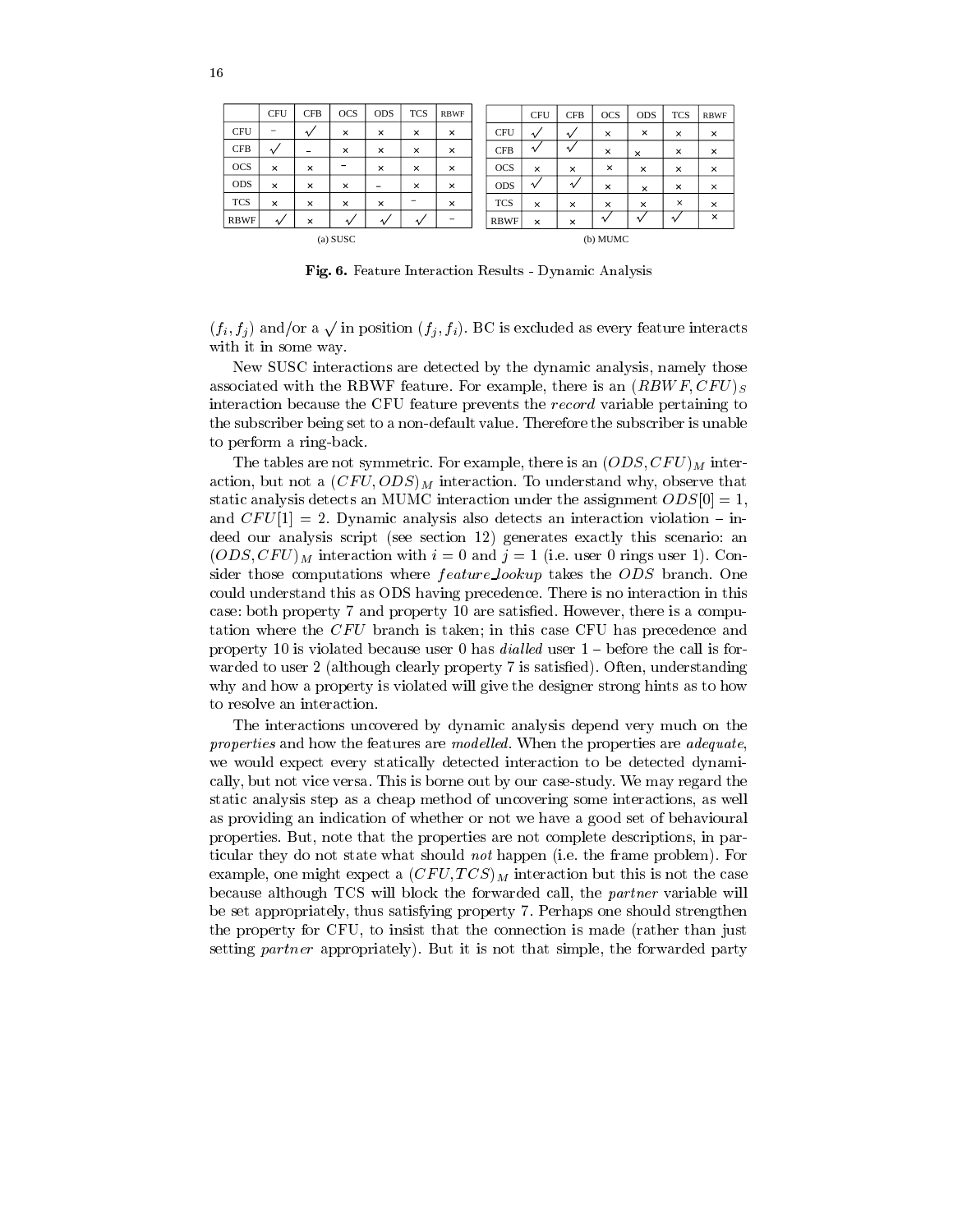may be engaged, or have a forwarded feature (or any other kind of feature); the possibilities are endless. Therefore, we consider the CFU property to be quite adequate.

### 12 Automatic Model Generation and Feature Interaction

Originally, before features were added to the basic call model, global variables were manually "turned off" (ie. commented out) or replaced by local variables when they are not needed for verification. The addition of features has led to even more variables requiring to be selectively turned on and off, and set to different values. For example if an *originating call screening* feature is selected the orig call sreen array has to be included and its elements set to the appropriate values. In addition the *feature lookup* inline must be amended to include those lines pertaining to the originating call screening feature. If no *ring back when* free feature is chosen, the entire *ringback* call state must be commented out.

Making all of the necessary changes before every SPIN run was extremely time-consuming and error prone. Therefore, we now use a Perl script to enable us to perform these changes automatically. Specifically this enables us to generate, for any combination of features and properties, a model from a template file. Each generated model also includes a header containing information about which features and properties have been chosen in that particular case, which makes it easier to monitor model-checking runs.

Dynamic feature interaction analysis is combinatorially explosive: we must consider all pairs of features and combinations of suitable instantiations of the free variables i,j and k occurring in the properties. For example, for the SUSC case alone this gives 36 different scenarios (though not all are valid). To ease this burden and to speed up the process, a further Perl script is used to enable

- ${}$  systematic selection of pairs of features and parameters i,j and k, and generation of corresponding model,
- automatic SPIN verification of model and recording of feature interaction results.

Note that scenarios leading to feature interactions are recorded. Depending on the property concerned, a report of 1 error (properties  $7-11$ ) or 0 errors (property 12) from the SPIN verification indicates an interaction. Once (if) an SUSC interaction is found the search for MUMC interactions commences. If an MUMC interaction is found the next pair of features is considered. The following example of output demonstrates the complete results for CFU and CFB with property 7.

```
/*The features are 1 and 2 */
/*New combination of features:CFU[0]=1 and CFB[0]=0 */
feature 2 is meaningless
/*New combination of features:CFU[0]=1 and CFB[0]=1 */
with parameters 0,0 and 1 errors: 0
```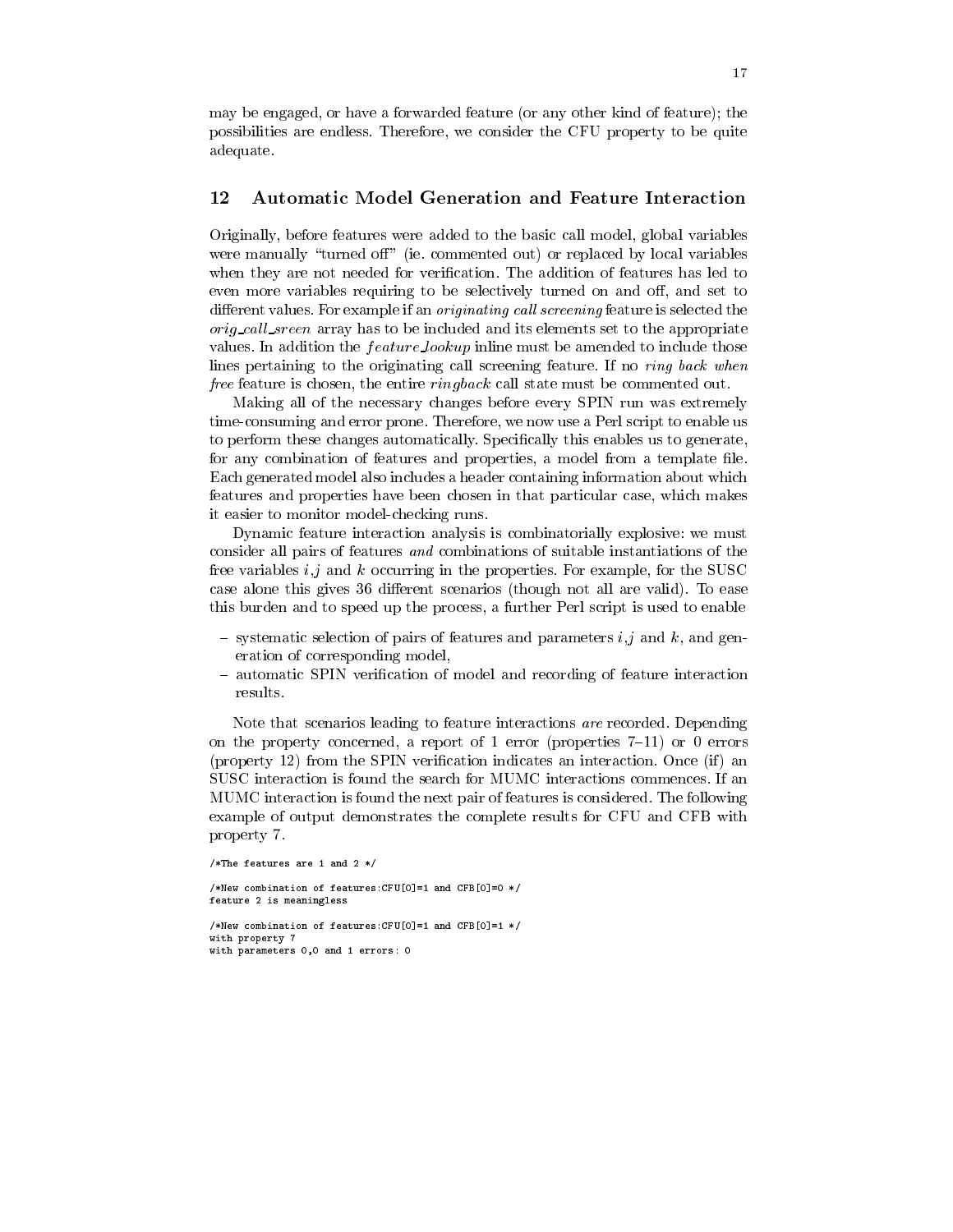```
with parameters 1,0 and 1 errors: 0
with parameters 2,0 and 1 errors: 0
with parameters 3,0 and 1 errors: 0
/*New combination of features:CFU[0]=1 and CFB[0]=2 */
with parameters 0,0 and 1 errors: 1 FEATURE INTERACTION: SUSC
/*New combination of features:CFU[0]=1 and CFB[1]=0 */
potential loop, test seperately
/*New combination of features:CFU[0]=1 and CFB[1]=1 */
feature 2 is meaningless
feature 2 is meaningless
/*New combination of features:CFU[0]=1 and CFB[1]=2 */
with property 7
with property \mathcal{A} and \mathcal{A} and \mathcal{A} and \mathcal{A} and \mathcal{A} and \mathcal{A} and \mathcal{A} and \mathcal{A} and \mathcal{A} and \mathcal{A} and \mathcal{A} and \mathcal{A} and \mathcal{A} and \mathcal{A} and \mathcal{A} and \mathcal{A} and
```
### 13 Conclusions and Future Directions

with parameters 1,1 and 1 errors: 2 cinemate internation: Mumc

We have used Promela and SPIN to analyse the behaviour of a software artifact  ${ }$  feature interaction in a telecomms service. Our approach involves four different levels of abstraction: communicating finite state automata, temporal logic formulae, Promela specifications, and the underlying labelled transition systems and Büchi automata.

We have demonstrated the approach with an analysis of a basic call service with six features, involving four users with full functionality. There are two types of analysis, static and dynamic; the latter is completely automated, making extensive use of Perl scripts to generate the SPIN runs.

The distinction between static and dynamic analysis is novel; the latter is more comprehensive, but the former provides a simple yet effective initial step, and a check for the temporal properties upon which the latter depends.

State-explosion is a major concern in feature interaction analysis: understanding how a Promela model can be optimised, in order to generate tractable state-spaces, is important. We have outlined a simple but effective optimisation technique for Promela that does not abstract away from the system being modelled, on the contrary, it may be understood as reducing the gap between the Promela representation and the system under investigation. The technique involves reinitialising variables and results in a reduction of 90 per cent of the state-space. Thus, we overcome classic state-explosion problems and our interaction analysis results are considerably more extensive than those in [20].

Finally, we note that understanding why an interaction occurs can help the redesign process. For example, static analysis indicates shared triggers and dynamic analysis indicates in-built precedences between features, when the results of the analysis are not symmetric. Both can indicate how to alter precedences between features, in order to resolve interactions. How to do so in a structured way is a topic for further work.

 $18$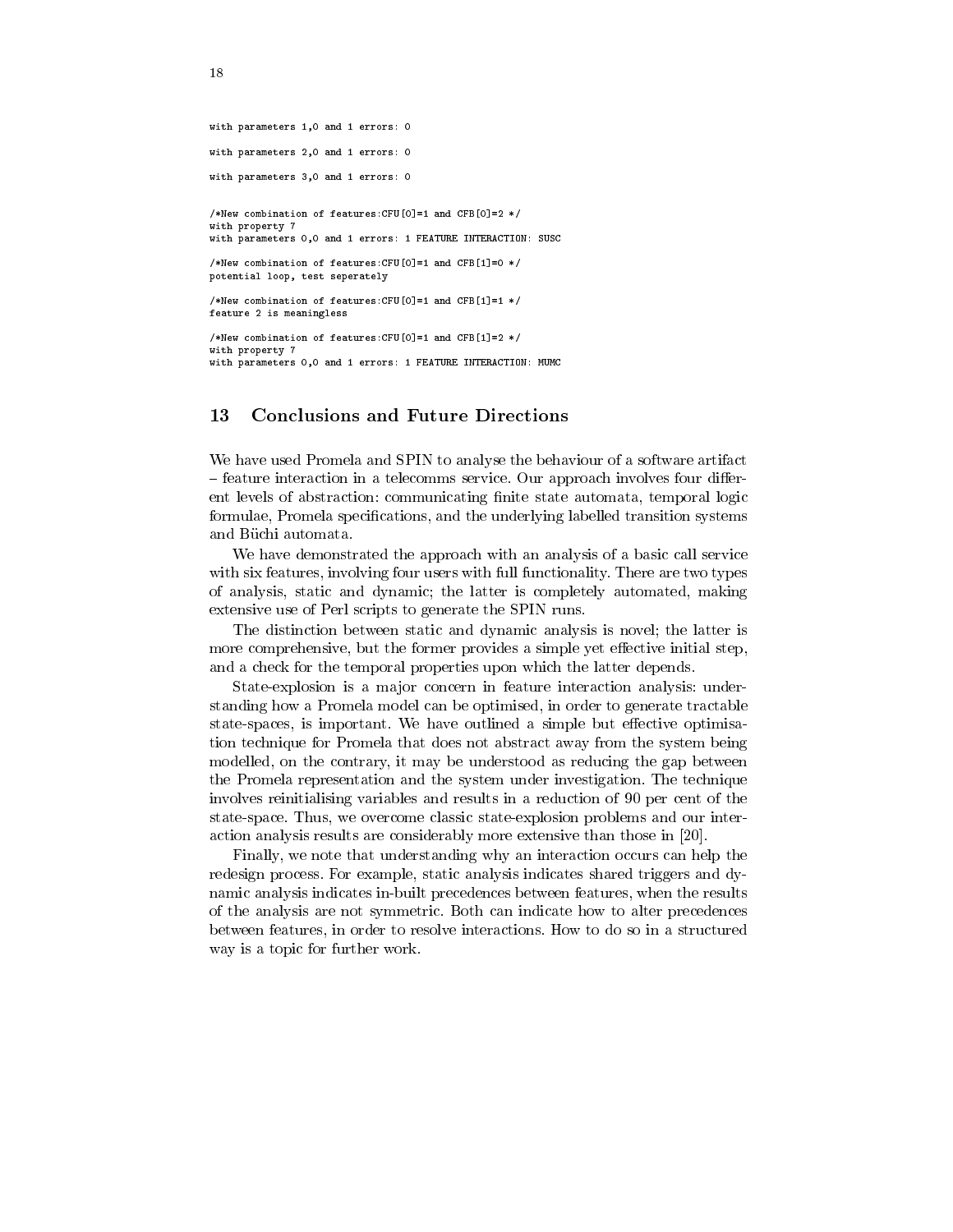Acknowledgements The authors thank Gerard Holzmann for his help and advice, and the Revelation project at Glasgow for computing resources. The second author was supported by a Daphne Jackson Fellowship from the EPSRC.

### References

- 1. L. G. Bouma and H. Velthuijsen, editors. Feature Interactions in Telecommunications Systems. IOS Press (Amsterdam), May 1994.
- 2. M. Calder and E. Magill, editors. Feature Interactions in Telecommunications and Software Systems, volume VI. IOS Press, Amsterdam, 2000.
- 3. M. Calder, E. Magill, and D. Marples. A hybrid approach to software interworking problems: Managing interactions between legacy and evolving telecommunications software. IEE Proceedings - Software,  $146(3):167-180$ , June 1999.
- 4. M. Calder and Alice Miller. Analysing a basic call protocol using Promela/XSpin. In  $\langle 13 \rangle$ , pages 169-181, 1998.
- 5. E. J. Cameron, N. Griffeth, Y.-J. Lin, M. E. Nilson, and W. K. Schnure. A feature interaction benchmark for IN and beyond. In  $\langle 1 \rangle$ , pages 1-23, May 1994.
- 6. Marsha Chechik and Dimitrie O. Paun. Events in property patterns. In [7], pages 154{167, 1999.
- 7. D. Dams, R. Gerth, S. Leue, and M. Massink, editors. Theoretical and Practical Aspects of Spin Model Checking: Proceedings of the 5th and 6th International Spin Workshops, volume 1680 of Lecture Notes in Computer Science. Springer-Verlag, 1999.
- 8. P. Dini, R. Boutaba, and L. Logrippo, editors. Feature Interactions in Telecom munication Networks IV. IOS Press (Amsterdam), June 1997.
- 9. K. Etessami. Stutter-invariant languages,  $\omega$ -automata, and temporal logic. In [11], pages 236-248, 1999.
- 10. A. Felty and K. Namjoshi. Feature specification and automatic conflict detection. In  $[2]$ , pages 179-192, May 2000.
- 11. Nicolas Halbwachs and Doron Peled, editors. Proceedings of the eleventh International Conference on Computer-aided Verification  $(CAV '99)$ , volume 1633 of Lecture Notes in Computer Science, Trento, Italy, July 1999. Springer-Verlag.
- 12. D. Hogrefe and S. Leue, editors. Proceedings of the Seventh International Confer ence on Formal Description Techniques (FORTE  $94$ ), volume 6 of International Federation For Information Processing, Berne, Switzerland, October 1994. Kluwer Academic Publishers.
- 13. Gerard Holzmann, Elie Najm, and Ahmed Serhrouchni, editors. Proceedings of the 4th Workshop on Automata Theoretic Verification with the Spin Model Checker (SPIN `98), Paris, France, November 1998.
- 14. Gerard J. Holzmann. The model checker Spin. IEEE Transactions on Software Engineering,  $23(5):279{-}295$ , May 1997.
- 15. Gerard J. Holzmann and Doron Peled. An improvement in formal verication. In [12], pages 197-211, 1994.
- 16. G.J. Holzmann and Margaret H. Smith. A practical method for the verification of event-driven software. In Proceedings of the 1999 international conference on Software engineering (ICSE99), pages 597-607, Los Angeles, CA, USA, May 1999. ACM Press.
- 17. IN Distributed Functional Plane Architecture, recommmendation q.1204, ITU-T edition, March 1992.